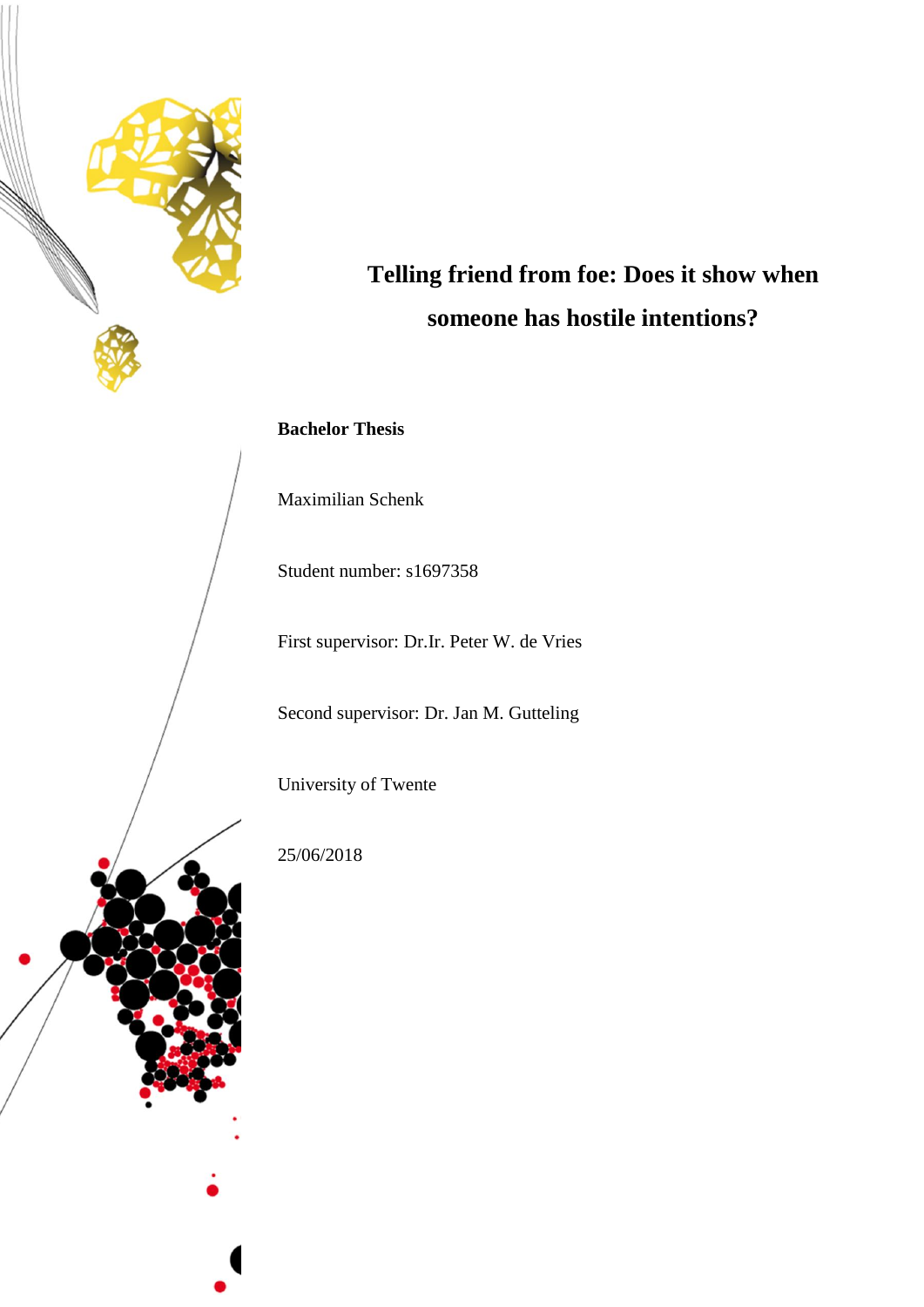# **Abstract**

# **Background**

Detecting deception motivated by hostile intentions is crucial to crime prevention. If it can be done through observing the nonverbal behaviour of deceivers remains controversial. Several mental processes accompany deception, but the associated behaviours are faint and inconsistent. Even more, they are not in line with the stereotypical beliefs of laypeople and experts alike. A previous study found that environmental cues (noise) and cognitive load (counting one's steps) potentially increase the detection accuracy of individuals with hostile intentions. The current study aims to replicate these findings while also examining differences in behaviour between hostile and non-hostile individuals and differences in the use of indicators of deception between laypeople and experts.

# **Methods**

Video material from the previous study was shown to a group of police officers ( $n = 12$ ) and a group of students  $(n = 15)$ . In addition, participants filled out questionnaires recording their use of indicators of deception before and after the videos. The results were analysed with a 2 (Environmental cues vs. no cues) x 2 (Cognitive load vs. no load) repeated measures ANOVA and a coding scheme.

# **Results**

There were no significant effects of cues or cognitive load on the detection accuracy of participants. There were minor differences in behaviours between individuals with hostile and non-hostile intent and minor differences in the use of indicators between police officers and students. However, the indicators of both groups were faulty and contradictory and participants who used more correct indicators did not have a significantly higher detection accuracy.

# **Discussion**

It remains questionable if environmental cues and cognitive load can reliably provoke salient behaviours that make hostile individuals discernible. Several interpretations of these results are offered. Implications for practice are a deliberate and careful handling of and a pragmatic approach to behavioural indicators of deception.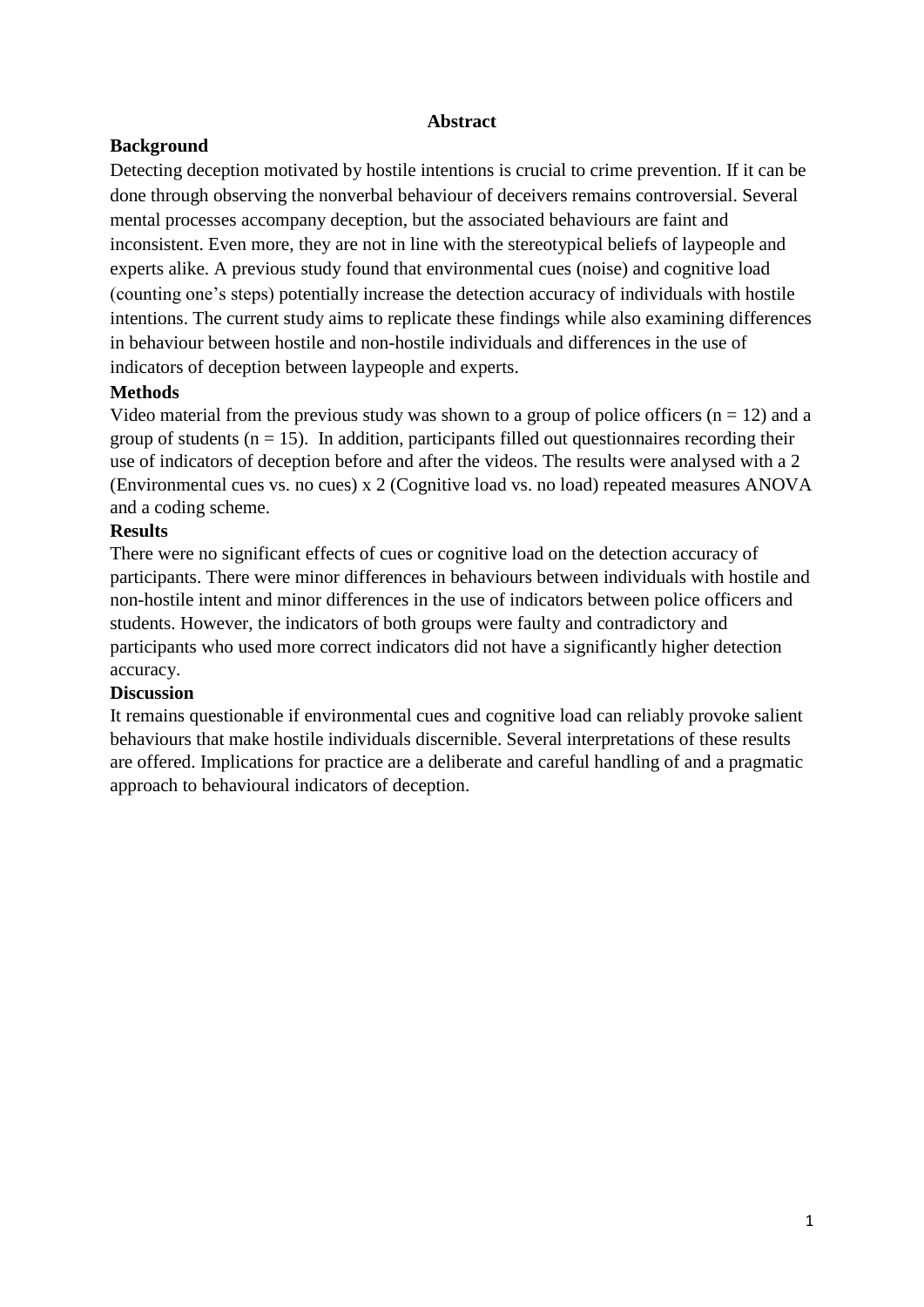# **Table of Content**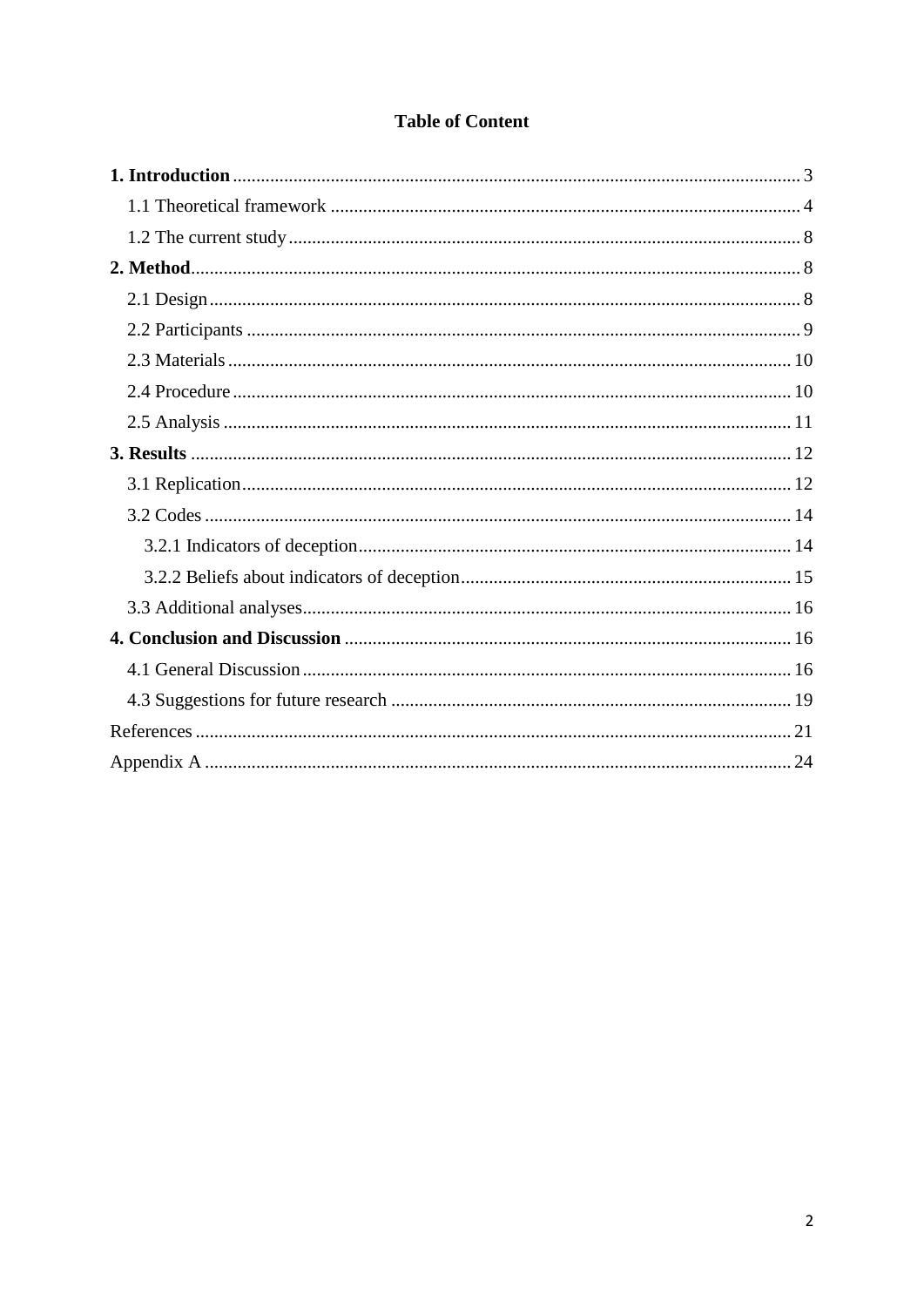#### **1. Introduction**

<span id="page-3-0"></span>In the history of psychological research, detection of deception has been a productive and much debated field. Deception can be defined as "a successful or unsuccessful deliberate attempt, without forewarning, to create in another a belief which the communicator considers to be untrue" (Vrij, 2000, p.6,). Deception occurs on a broad spectrum of various intentions and contexts. People deceive with a self-oriented intention: To make a good impression on others, obtain an advantage or avoid punishment. They also deceive for the benefit of others or of their social relationships. The severity of deception varies from overstated compliments to one's spouse to concealing one's involvement in a murder or other criminal acts. Benign deceit is a common part of everyday life and will be encountered by everyone at any time: Estimates suggest that the average person lies almost two times a day (DePaulo & Kashy, 1998).

Even though we so often come across deception, we seem to be bad at recognizing it: The average accuracy of human deception judgments lies with 54% only slightly above chance level (Bond & DePaulo, 2006). On average, people recognise honesty in 61% of the cases and deception in 47% of the cases and the more honest statements they hear, the better their truth-deception-discrimination becomes. This reveals their 'truth bias': An overly optimistic belief that most things they are being told are true (Levine, 2010).

Deception is problematic if motivated by a hostile intent, which is the deliberate intention to harm others. In such situations we naturally have a high interest in uncovering someone's deception. Freud stated that "He who has eyes to see and ears to hear may convince himself that no mortal can keep a secret. If his lips are silent, he chatters with his finger-tips; Betrayal oozes out of him at every pore" (Freud, 1959, p.94). In reality, however, detection of deceit is a complicated business. It can potentially be detected via three channels: First by evaluating the deceiver's verbal behaviour, for example by checking her account for inconsistencies and comparing it with the facts oneself has available. Second by evaluating physiological reactions, for example increases in blood pressure or sweat caused by stress, as measured with the famous and controversial polygraph (Hindman & Peters, 2000). And third, by investigating her non-verbal behaviour and trying to find behavioural indicators that are reminiscent of deception.

Analyses of non-verbal behaviour are not as reliable as verbal or physiological observations. Therefore, this is the only of the three kinds of observations that is not being used as evidence in court cases (Vrij, 2000). Individuals are generally better at identifying deception in verbal accounts than in bodily expressions (Kassin, Meissner, & Norwick, 2005). However, behavioural indicators are in most situations immediately and easily observable and might be crucial when the other two methods fail.

The relationship between deception and non-verbal behaviour is not easily operationalized, because different types of people show different behaviours when they are deceiving. The liar's behaviour, for example, substantially depends on the situation in which the lie takes place. Laypersons who attempt to intuitively detect deception appear to be often guided by heuristics and content-related cues that have been neglected in psychological research (Fiedler & Walka, 1993). These stereotypical beliefs and naïve theories include that liars avoid eye contact, show more self-manipulating behaviours, more hand and leg movement, and more nervous bodily expressions. Some experienced experts (e.g. secret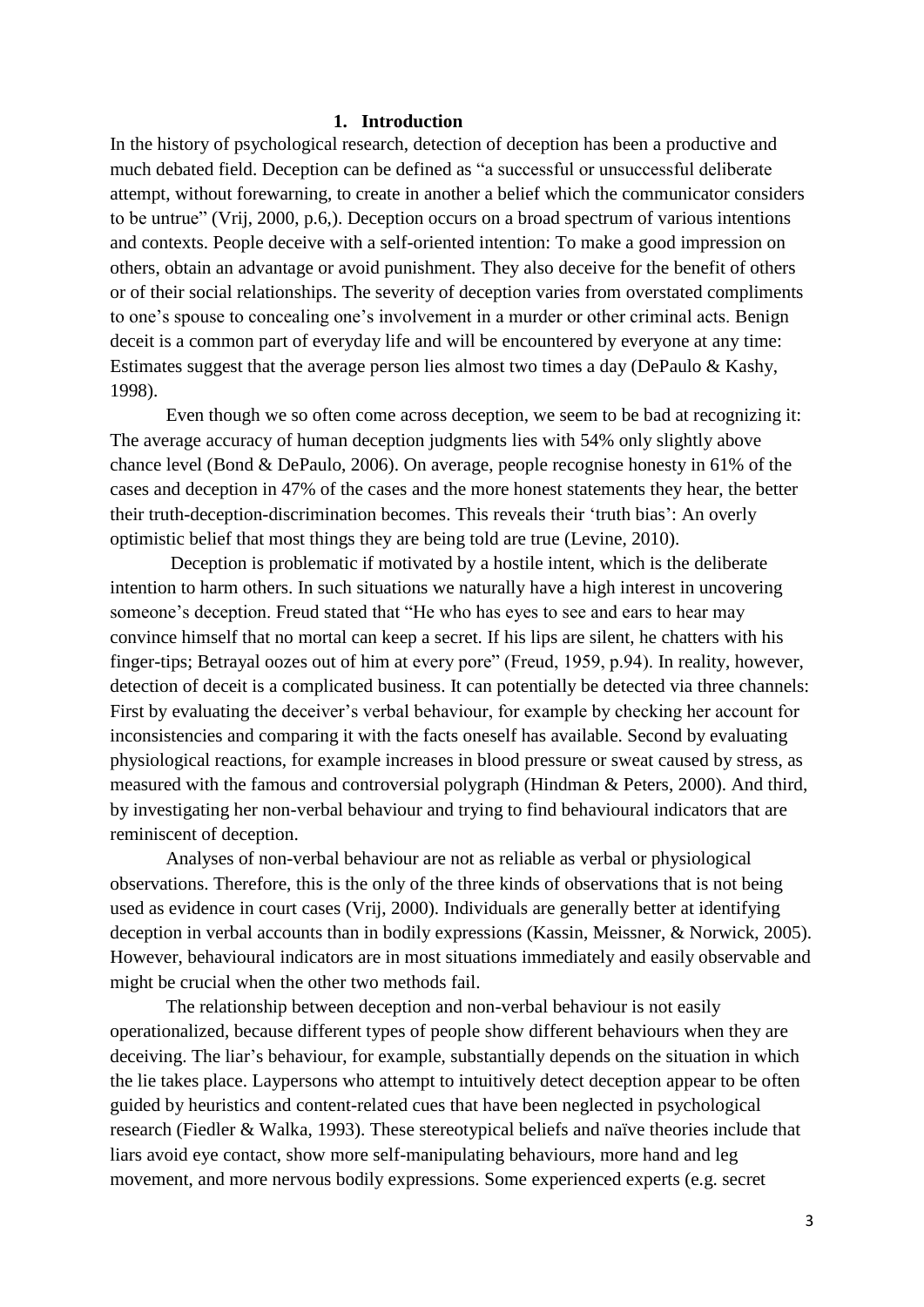service agents) who ignore these stereotypes and make use of a pragmatic approach, meaning that they use different cues when observing different people, reach higher detection accuracy rates (Ekman & O'Sullivan, 1991). Laypersons whose false beliefs get corrected by learning about accurate deception indicators before an interview also reach higher rates (Reinhard, Scharmach, & Müller, 2013). Detection of deceit therefore seems to be, at least to some extent, trainable (Koller, Wetter, & Hofer, 2015).

This trainability-insight is increasingly used by governments and security enterprises for crime prevention. There are increasing efforts of operationalizing behavioural observation techniques for detecting individuals who have hostile intentions, especially during the present time of growing threat by international terrorism. One example of this is the Behaviour Detection and Analysis Program with its 'Screening Passengers by Observation Technique' (SPOT), employing more than 3000 trained security officers on 161 airports in the US (Weinberger, 2010). These officers' job is to look for people near specially designed stress points whose behaviour deviates from the baseline of what is considered normal. For this, they use a set of standardized behavioural indicators and thresholds (Homeland Security, 2015).

According to Weinberger (2010), the effectivity of such an approach is controversial: In the first three years of its implementation the program led to 232,000 inspections based on suspicious behaviour and not a single person was afterwards arrested for the reason of posing a threat to security. Flying is certainly stressful for most people and their anxiety or nervousness can have a broad variety of causes unrelated to hostile intentions. Scientific research has a vital role in providing the theoretical basis for upcoming techniques that could be more effective. These should include behavioural indicators of deception that are only found in individuals with hostile intentions and that are objective and reliable.

This study will examine which factors make detection in a simulated smuggling setting more likely and whether there are differences in beliefs about indicators of deception between expert- and layperson-judges. Experts will be represented by police officers and laypersons by university students. In addition, we are going to explore the specific behavioural indicators that hostile individuals portray. Through that, we want to see if there are any objective, universal behavioural indicators that deceiving individuals display in such a situation. We also want to explore if police officers pay attention to more reliable behavioural indicators. This leads us to the following research question: Which behavioural indicators make deceiving individuals stand out and in how far does police officers' and students' use of indicators of deception differ?

## <span id="page-4-0"></span>**1.1 Theoretical framework**

Supposedly, there are many behavioural indicators that can make a deceiving individual stand out. However, deception is, to a certain degree, a normal process of our everyday lives and consequently most deceptive actions are routinely executed. Therefore, they leave only faint behavioural evidence (Fiedler & Walka, 1993). Researchers who want to find this first have to make an effort to link deception to other mental processes that accompany it and that can be measured. Indicators of deception could therefore more accurately be named 'indicators for the hypothesized processes that accompany deception'.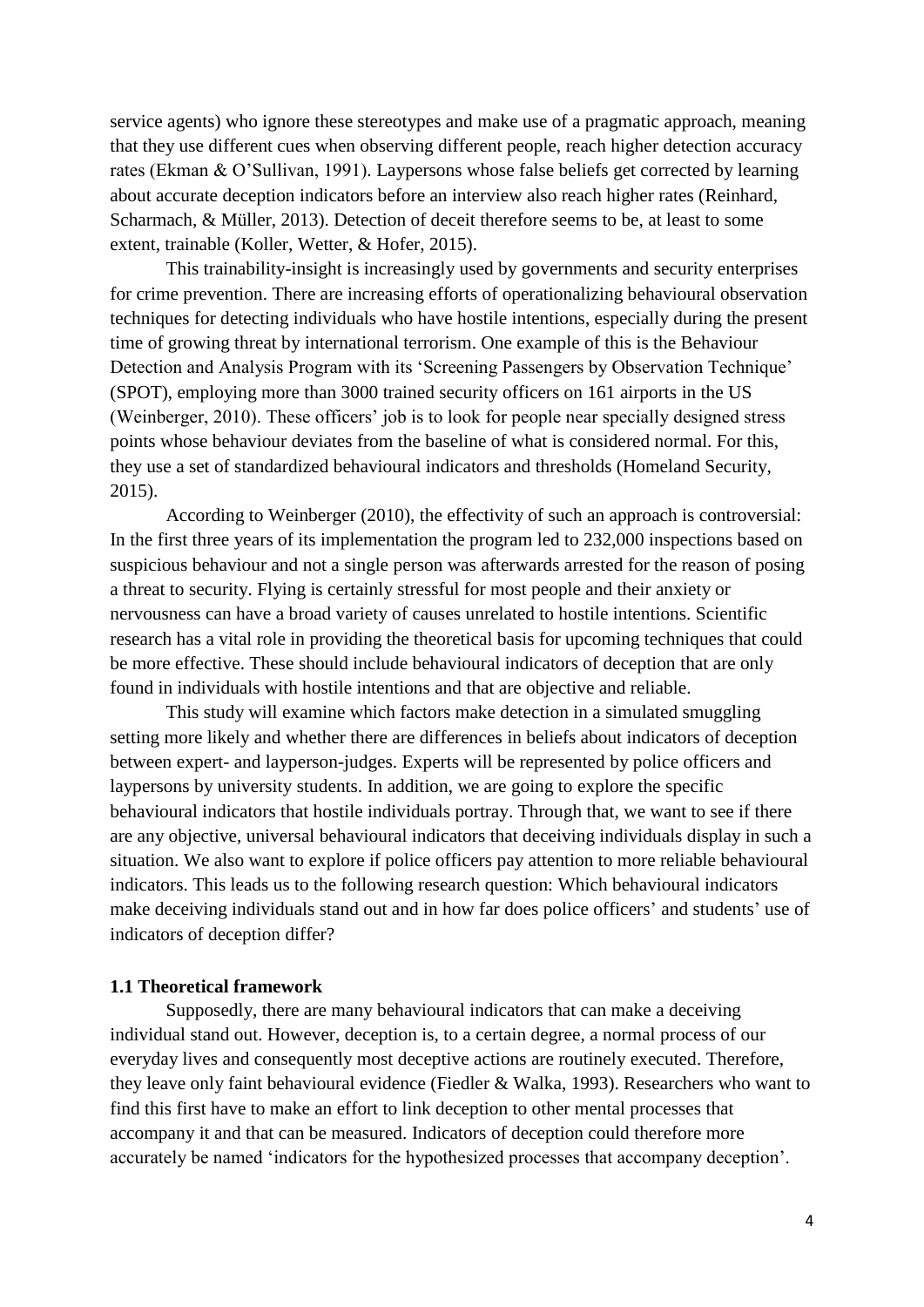These mental processes can be classified into three categories: Emotions, attempted behavioural control, and content complexity (Vrij, 2000). They are interrelated and often surface in concordance with each other. Emotions that a deceiving person experiences typically involve guilt, fear, and excitement (Ekman, 1992). It is suggested that he feels either guilty or excited about lying and fearful about being caught. Resulting from that, deceivers are expected to behave more distancing and tense than truth tellers, since they experience less pleasant and positive emotions (DePaulo et al, 2003). Their emotions are likely to surface in so-called microfacial expressions, even if they try to hide them, because we are not able to consciously control all parts of our face all the time. A good example for this is the 'fake smile', which can be easily detected because the eye muscles are not in use. Frank and Ekman (1997) claim that it is possible to detect up to 80% of truths and lies when a trained observer pays attention to microfacial expressions. The experience of guilt while lying can lead to gaze aversion and the experience of fear or excitement to any signs of stress, for example nervous fidgeting (Vrij, 2000). Eye contact, however, is easy to control and nervous movements contradict with stiffness and rigidity, so both are no reliable measures of actual deception.

Attempted behavioural control means that deceivers are overly concerned with impression management. They have an increased self-focus and will try put more effort in behaving normally or making an honest impression than truth-tellers. In an extensive literature review, DePaulo et al (2003) identified 158 behavioural indicators. With their 'selfpresentational perspective', they stress that most people deceive to present themselves in a better light. Deceivers are carrying out multiple tasks simultaneously. They try to convey their message in an honest way while continually monitoring for suspiciousness and adapting their behaviour. This top-down self-regulation process, directed towards inhibiting undesired impulses and promoting the desired outcome of not displaying one's deceit to others, consumes mental resources and is exhausting (Muraven, Tice, & Baumeister, 1998). This can lead to self-regulation failure, the inability to suppress undesired responses, which in this case consists of conducting suspicious behaviour (Hofmann, Schmeichel, & Baddeley, 2012). They might also raise suspicion trough ironic mental processes, whereby people perform the precise error that they are trying to avoid (Wegner, 2009). Because their effort is directed elsewhere, they might abandon their suppression for a brief time or get unconsciously motivated to revisit the supressed thought (Wegner, 1994).

Content complexity relates to the assumption that deception requires more cognitive effort than non-deception. Deceivers must be careful to think of plausible answers which seem credible and do not contradict themselves. Because of that, they show less ordinary imperfections: Their effort to seem credible is exaggerated, while truth tellers simply take their credibility for granted (DePaulo, Lemay, & Epstein, 1991; Koller, Wetter, & Hofer, 2015). Complex content puts a cognitive load on them. If the deceit is cognitively challenging, it can lead to hesitations and a neglect of body language or eye contact (Ekman, 1997). The deceiver can then also express an unusual degree of rigidity and inhibition (Vrij, 2000). If people have the feeling of being observed, for example with security cameras, they additionally experience an egocentric bias in estimates of the salience of their own actions (the 'spotlight effect') or an increased assessment of other's ability to read their own emotional states (the 'illusion of transparency') (Brown & Stopa, 2007). These two processes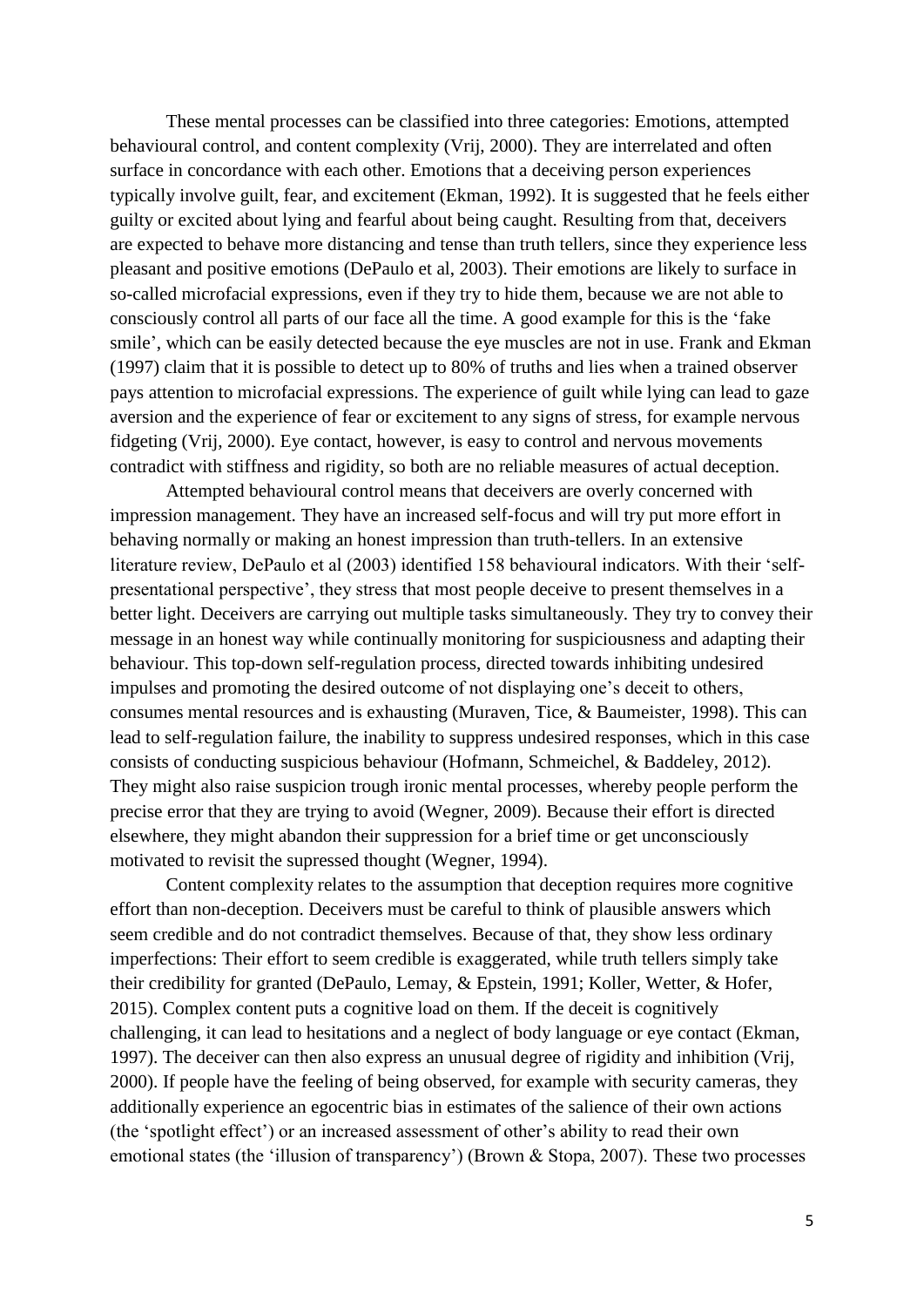have the potential to further increase striking behavioural reactions, like for example insecurity resulting in stiffness.

It can be concluded that there is no universal set of nonverbal behaviour that makes a deceiving individual stand out (Vrij, 2000). Even though there are few behaviours that can betray a deceiver, they are faint and sometimes contradict each other. They also depend on the situation where the deception takes place and on the personality of the deceiver: Firstly, behavioural indicators differ depending on whether the deception takes place in a high- or low-stake situation. If the stakes are high in a way that lies are about major transgressions or there is a substantial risk of failure, the emotions of the deceivers will be more obvious (DePaulo et al, 2003). There also exists a motivational impairment effect, meaning that a high motivation to succeed, especially if it is identity-relevant, is a moderator for a stronger uttering of behavioural clues (DePaulo, Kirkendol, Tang, & O'Brien, 1988). While few people may show signs of nervousness while lying, most get stiffer and show less movement, but this is personality-dependent (Vrij, 2000). A pragmatic approach, as mentioned above, seems indispensable to make reliable deception judgments. Moreover, there will always be 'good liars', who do not find their deception cognitively difficult and have no negative emotions connected to it.

Table 1 shows the difference between stereotypical subjective beliefs about nonverbal behaviours that deceiving people show and their actual expressions. It is remarkable that only for microfacial expressions, these beliefs are right. While most other behaviours in reality do not show at all, illustrators and movements generally decrease instead of the increase that is suggested by most judges. According to this summary, the only valid judgment one can make on the basis of nonverbal behaviour comes from an increased rigidity and emotional facial expressions of the deceiver.

| Non-verbal characteristics | Common subjective belief | Objective indicators |  |
|----------------------------|--------------------------|----------------------|--|
| Gaze aversion              | >                        |                      |  |
| Smiling                    |                          |                      |  |
| Eye blinks                 |                          |                      |  |
| <b>Illustrators</b>        |                          | <                    |  |
| Self-manipulations         | >                        |                      |  |
| Hand and finger movement   | >                        |                      |  |
| Leg and foot movement      | >                        | $\,<\,$              |  |
| Head movement              |                          |                      |  |
| Trunk movement             | >                        |                      |  |
| Position shifts            |                          |                      |  |
| Micro-expressions          |                          |                      |  |

**Table 1.** Objective and subjective non-verbal indicators of deception, as presented by Vrij (2000)

>: there is an increase of the behaviour with deception

<: there is a decrease of the behaviour with deception

-: there is no relationship between the behaviour and deception

The described indicators, however ambiguous, still suggest that criminals' hostile intentions result in displayed behaviour that might be used by observers for early recognition and crime prevention. One can now ask the question of how to further increase the odds that deceivers get caught. Cues that signal risk of exposure and an increased cognitive load both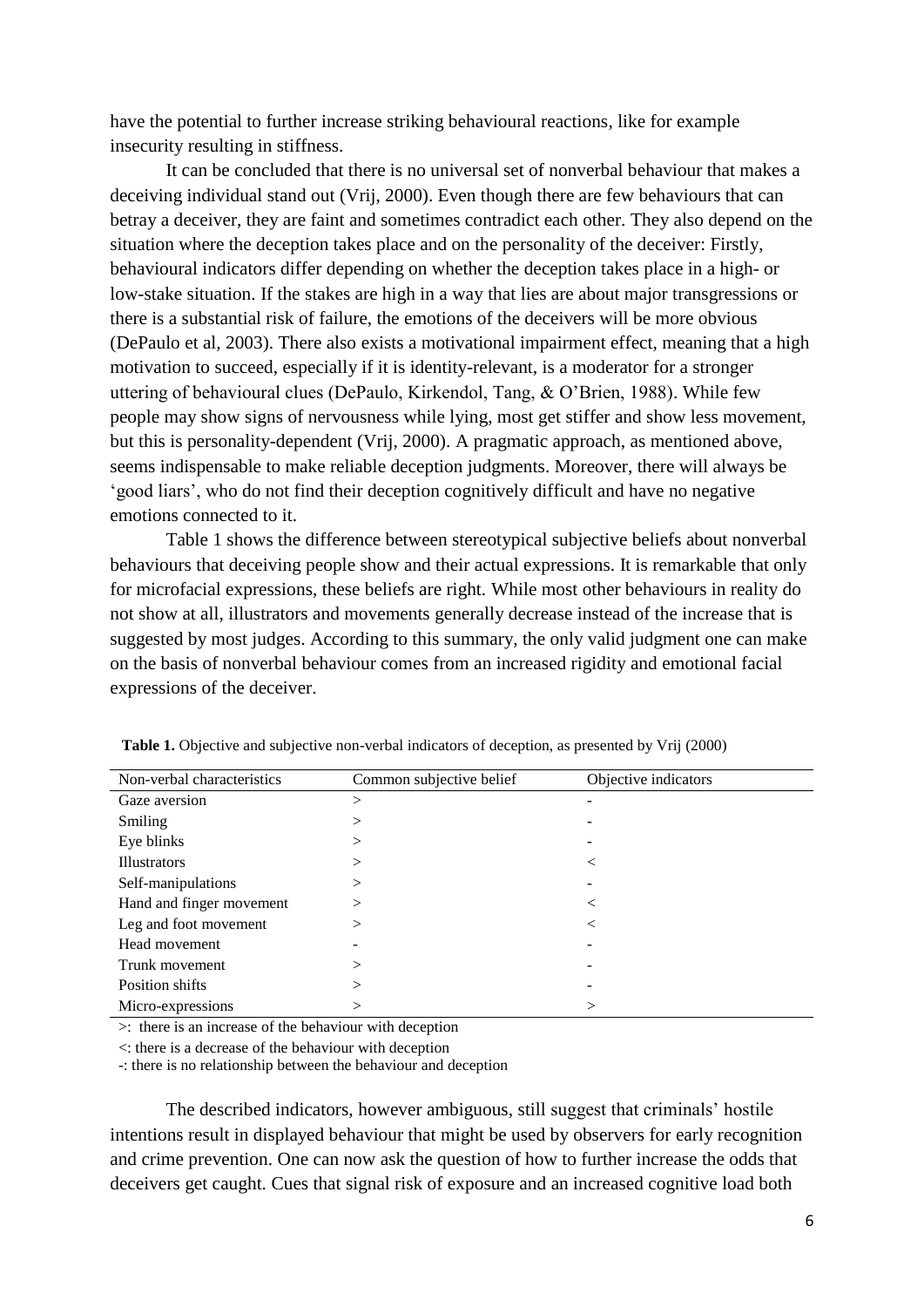have promising potential for disturbing the deceiver's attempted behavioural control and leading to behaviour that makes them detectable (Wijn, Kleij, Kallen, Stekkinger, & De Vries, 2017). A recent study approved this assumption experimentally: Participants with hostile and no hostile intent had to walk a route and smuggle a bag past a checkpoint. Some were additionally given a cognitive load in the form of remembering digits or counting their steps. On their way they were exposed to a cue or no cue which resembled a police radio static noise. Each person was filmed and the videos were then shown to independent observers. (Wijn et al., 2017).

Observers could better recognize persons with hostile intent if they were exposed to a cue. If there was a hostile intent, the persons would interpret the cue egoistically as being directed at them. The hostile intent assumingly lead to a cascade of interrelated psychological effects like contemplation of hostile role, anxiety, inhibitory control, activation control to behave normally, and more awareness of the surroundings (Wijn et al., 2017). The study concludes that such cues, resembling risk of exposure, can help with the detection of wrongdoers in a real-life setting. One recommendation for future research is the examination of which actual behaviours of the wrongdoers made the observers recognize them.

The current study will be a partial replication of the study by Wijn et al., inspired by the 'replication crisis in psychology'. In recent times, the field has been viewed as suffering from a such a crisis, because efforts to replicate findings from previous studies have been largely unsuccessful. Most prominent journals create or support 'publication bias' – the inclination to only publish positive results that can create catchy headlines, while ignoring negative ones. This makes replication an unattractive and unworthwhile field of inquiry for researchers. It is important, however, to do multiple replications in order to have high enough statistical power so that one can be certain of true effects (Maxwell, Lau & Howard, 2015). Joining forces on larger, cooperative studies with many more participants seems desirable. This can provide the opportunity to change researcher's way of thinking and the way psychologists extract conclusions from their research - to a more open and less cast in stone way of reporting their findings (Spellman, 2015).

As described, people are usually poor at detecting deception when they only pay attention to behaviour, because most beliefs about non-verbal indicators of deception are inaccurate: either they do not happen at all or inversely (e.g., less body movement instead of more body movement). But also for experts, it is difficult to differentiate lies from truths (Bond & DePaulo, 2006). Most studies have found that professional lie catchers, mostly police officers or other law enforcers, do not perform better than laypeople and sometimes not even better than chance level (Vrij, 2000). This is counter-intuitive, since they are specially trained to do so. This issue seems to be different when the context that the police officers find themselves in is familiar: Then they achieve higher accuracy in deception detection in addition to higher than usual detection rates (Mann, Vrij, & Bull, 2004).

Recent findings raise the question if it is also different in situations where deception must be detected on security cameras: It seems that people are remarkably better at detecting hostile intentions on security cameras than they are in interrogation settings. One study found almost 90% accuracy in distinguishing crime build-up scenes from neutral ones (Troscianko et al. 2004). Some studies show that police officers are better and faster than laypeople at foreseeing hostile actions on security camera recordings (Koller, Wetter, & Hofer, 2015),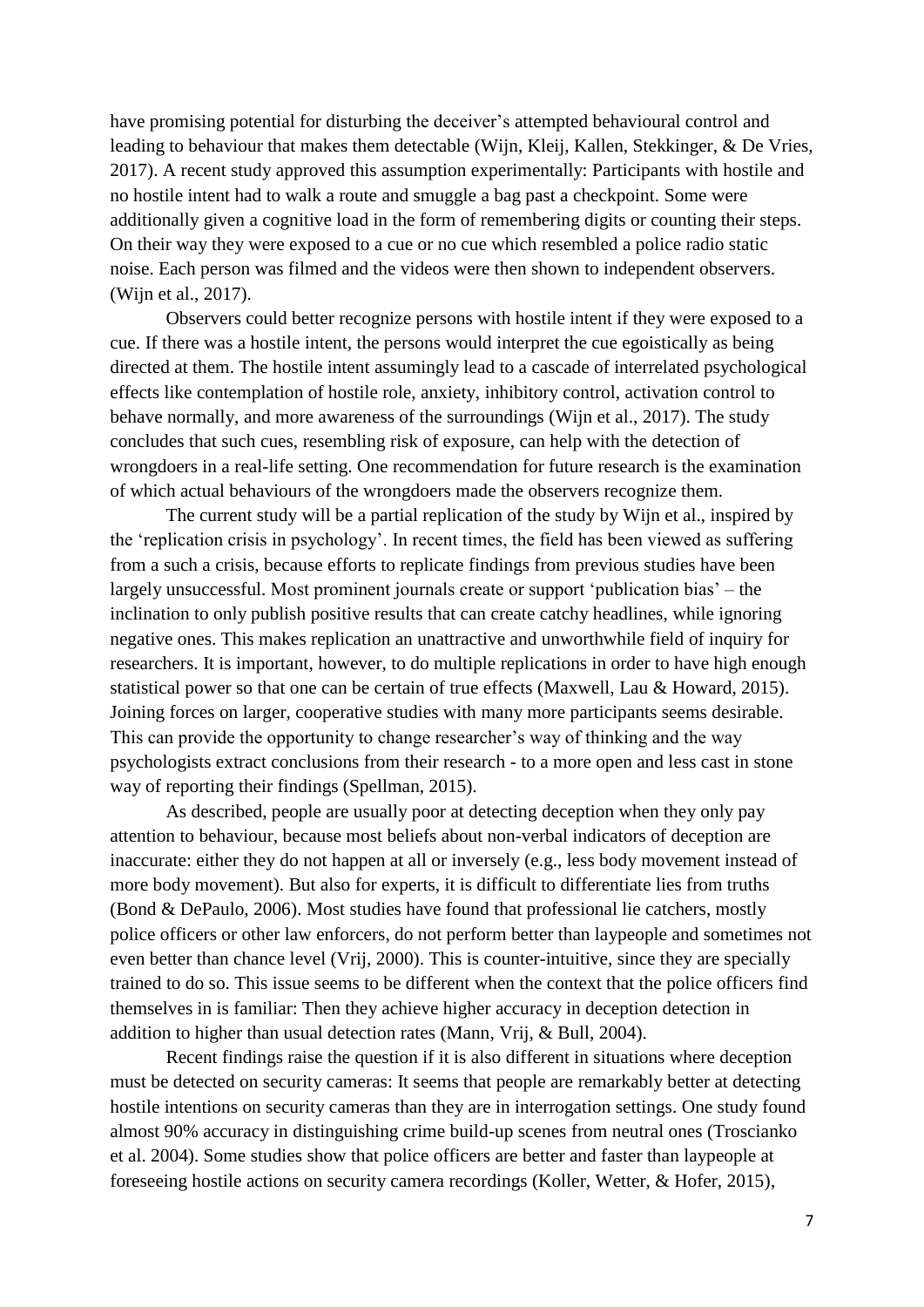some show the opposite (Hartwig, Granhag, Strömwall, & Vrij, 2004). If it is true, the officers must be able to better recognize and classify behavioural indicators of deception. Work experience in policing seemed to be an important variable in this study. For other experts, for example security camera control room operators, work experience had no influence on their deception detection accuracy (Aamodt & Custer, 2006).

It can be argued that neutral observers who are disconnected from the actual social interaction that they must rate perform better, because they can fully concentrate on behavioural indicators. It takes mental resources to interact with the potential deceiver and it can be considered rude to observe a person thoroughly from head to toes. Neutral observers do not have to adhere to such communication conduct (Vrij, 2000). Furthermore, hostile actions on security cameras are preceded by a build-up phase (Koller, Wetter, & Hofer, 2015). This leaves more time to recognize the deceiver as compared to having to do it 'in the act'. Distinctive behaviours allowing these predictions were gaits and aggressive hand gestures. When asked how they recognized the thieves, the POs stated that they had perceived the scene as a whole and tried to detect clusters of behaviour that differentiated from the 'baseline' behaviour of the bystanders (Koller, Wetter, & Hofer, 2015).

#### <span id="page-8-0"></span>**1.2 The current study**

Building on these findings, the current study aims to not only find universal behavioural indicators and differences in beliefs between experts and laypersons ('Which behavioural indicators make deceiving individuals stand out and in how far does police officers' and students' use of indicators of deception differ?'), but also to replicate the findings of Wijn et al (2017). This will include replicating the second part of their study: The pre-recorded material will be shown to two groups of neutral observers (police officers and university students) to determine if their deception detection accuracy is better if the deceivers were exposed to an environmental cue or a mental load. This leads to two hypotheses:

**H1**: Like in the original study, Environmental cues signalling risk of exposure lead to observers having a better ability to distinguish individuals with hostile intentions from individuals with non-hostile intentions.

**H2**: Chances of detection of individuals with hostile intentions will be even higher if these individuals' cognition was constrained by a mental load.

#### **2. Method**

### <span id="page-8-2"></span><span id="page-8-1"></span>**2.1 Design**

A repeated-measures 2 (Environmental cues vs. no cues) x 2 (Cognitive load vs. no load) experimental design was employed. The results were analysed using a mixed-methods approach. For the quantitative part of this study, judges from both groups were shown video material of participants from an earlier design with experimentally induced hostile (vs. nonhostile) intentions, with high (vs. low) cognitive load, and who were exposed to an environmental cue (vs. no cue) while they walked a pre-defined route. The independent variables were environmental cues and mental load. The dependent variable was recognition of hostile intention. The judges were unknowing of these conditions.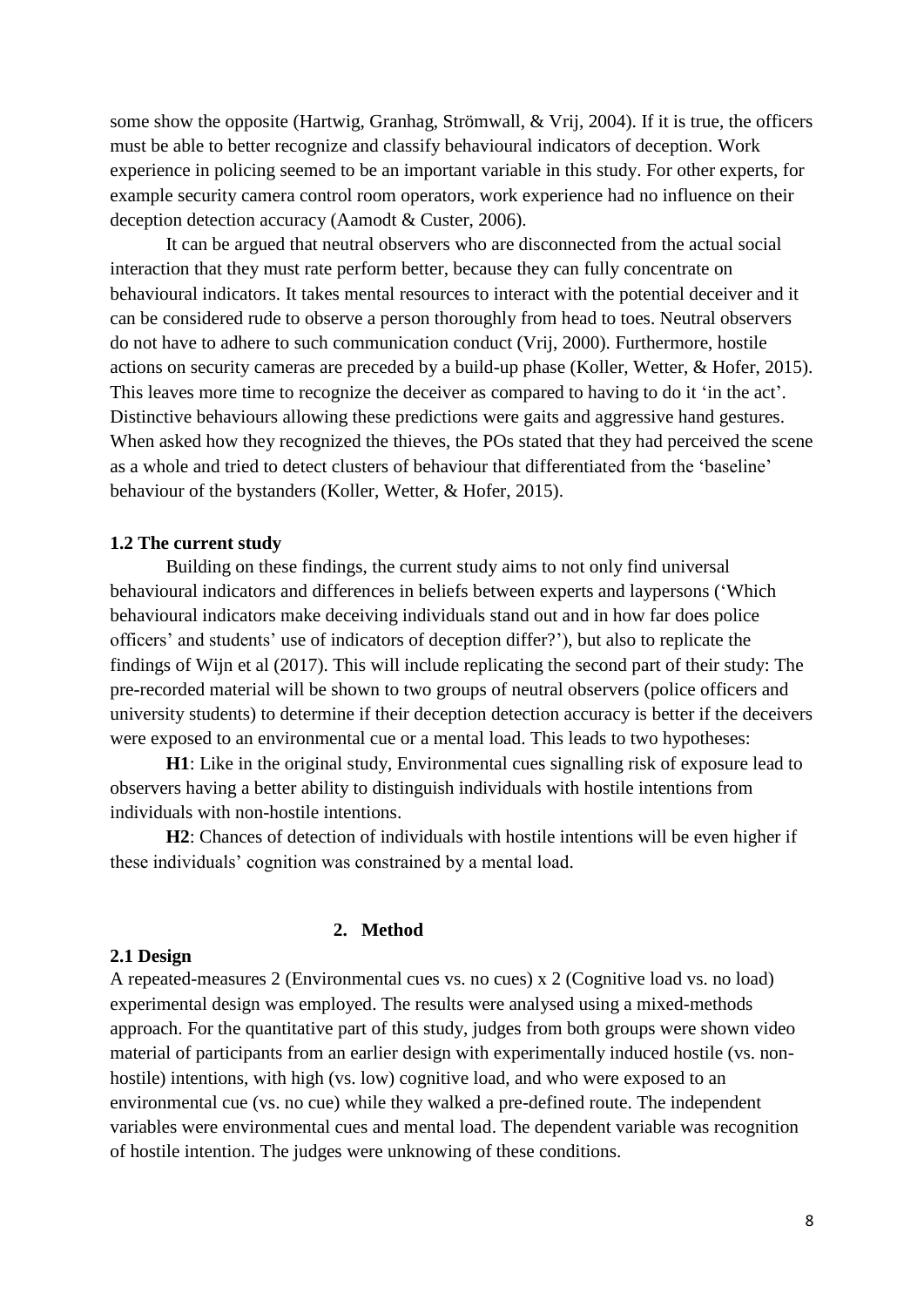For the qualitative part, judges were asked about which specific behavioural indicators made deceiving individuals stand out and these were then coded. In addition, the behaviours of individuals in the videos from the original study (Wijn et al., 2017) were coded by two independent observers. For more information about the coding process, see 'Analysis'.

## <span id="page-9-0"></span>**2.2 Participants**

There were 27 participants, 12 police officers and 15 university students. The mean age of all participants was  $30.6$  (SD = 11.2), the mean age of the police officers was  $40$  (SD = 10.7), and the mean age of the students was  $23 (SD = 2.6)$ . There were 15 men and 12 women. All participants were recruited through convenience sampling: Police officers from a police station in Amsterdam were directly approached and asked if they would be willing to take part in the experiment. Students participated in exchange for Bachelor course credits. Participants had to be at least 18 years old and speak the Dutch language fluently. To increase motivation, the student with the highest success rate won a 50 $\epsilon$  shopping voucher. Table 2 and table 3 show the characteristics of participants from both groups.

| <b>Table 2.</b> Characteristics of students $(n=15)$ |   |      |  |
|------------------------------------------------------|---|------|--|
| Variable                                             | N | $\%$ |  |
| Sex                                                  |   |      |  |
| -Male                                                | 7 | 46.7 |  |
| -Female                                              | 8 | 53.3 |  |
| Nationality                                          |   |      |  |
| -Dutch                                               |   | 46.7 |  |
| -German                                              | 8 | 53.3 |  |

**Table 2.** characteristics of students (n=15)

| <b>Table 3.</b> Characteristics of police officers $(n=12)$ |      |  |  |
|-------------------------------------------------------------|------|--|--|
| N                                                           | $\%$ |  |  |
|                                                             |      |  |  |
| 8                                                           | 66.7 |  |  |
| 4                                                           | 33.3 |  |  |
|                                                             |      |  |  |
| 12                                                          | 100  |  |  |
|                                                             |      |  |  |
| 7                                                           | 58.3 |  |  |
| 2                                                           | 16.7 |  |  |
| $\overline{2}$                                              | 16.7 |  |  |
|                                                             | 8.3  |  |  |
|                                                             |      |  |  |

**Table 3.** Characteristics of police officers (n=12)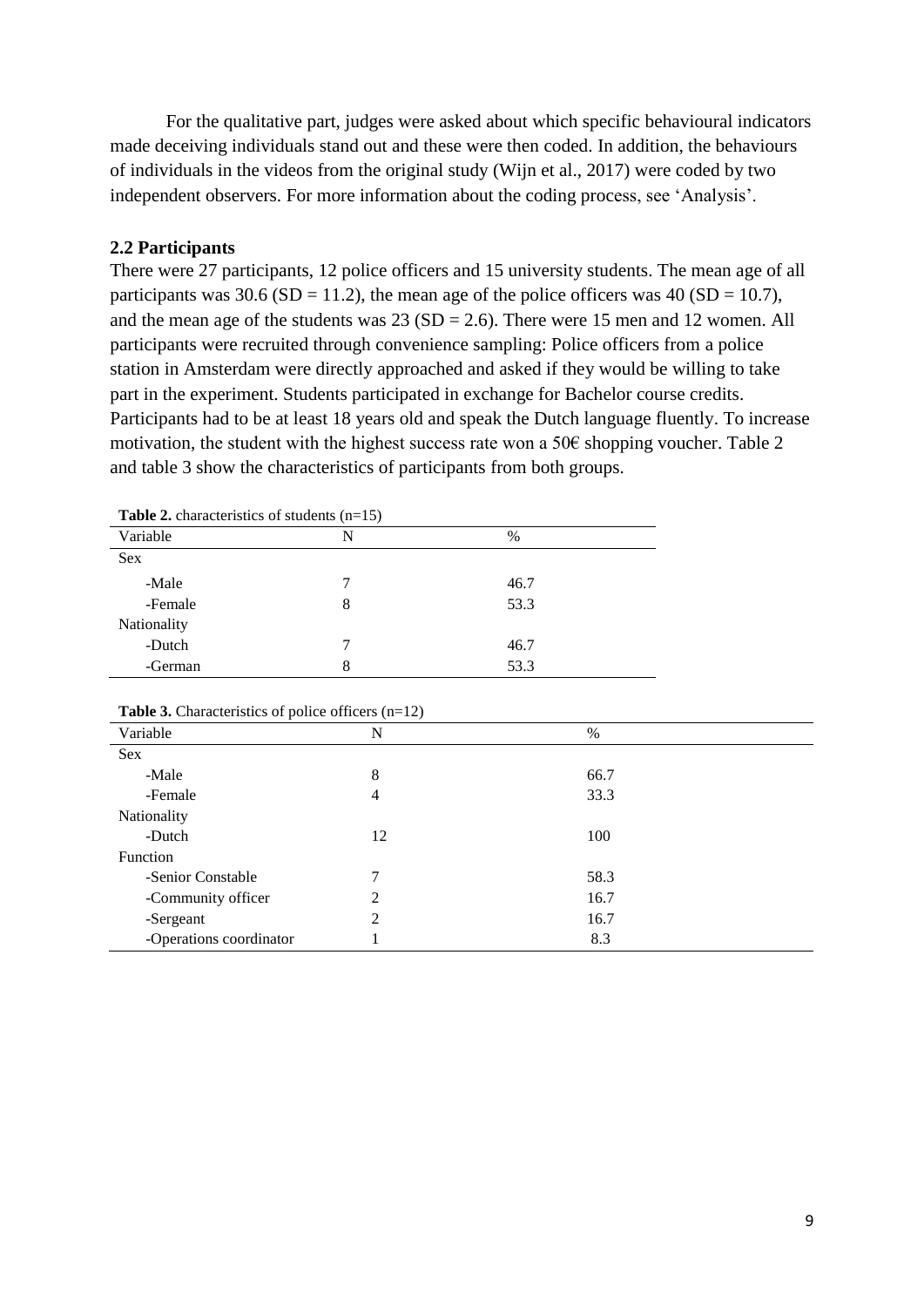## <span id="page-10-0"></span>**2.3 Materials**

The original videos from the previous study by Wijn et al (2017) were used. With the software Matlab, they created a test that randomly showed the videos with a Yes/No button at the end of each video. Each video thus provided one observation. Images 1 and 2 show two screenshots of the test. It included 148 videos, each lasting around 25 seconds. Beforehand, some written instructions about the study were given and the participants saw five practicevideos that were not considered for further analysis.

In the original set-up, one group was told that there was a bomb in the bag which they had to smuggle past the security checkpoint, the other group was told that there were books in it. Some of them additionally received an environmental cue hinting at detection (in form of police radio noise) and/or had to count their steps while walking. To higher the stakes of the situation and increase their motivation, individuals in the 'hostile intent' condition were told that if they succeeded with the smuggling, they would receive a monetary price and if they failed, they would have to fill in boring questionnaires for two more hours. For the videos that contained no environmental cue, the same noise was added afterwards, so that participants would be unknowing to the conditions.

An additional questionnaire was shown via Qualtrics. The data was organized using Excel and the statistical analyses were performed using SPSS Statistics, version 24. In order to code behavioural indicators of deception and the participant's belief about these, the coding software Atlas.ti was used.

![](_page_10_Picture_4.jpeg)

**Image 1**: Video of a person walking down the hallway

![](_page_10_Picture_6.jpeg)

**Image 2.** The decision-screen at the end of each video

#### <span id="page-10-1"></span>**2.4 Procedure**

Participants were welcomed and seated behind a laptop. A brief explanation about the purpose of the study was given, after which participants signed the informed consent. Next, they answered several demographic questions and were asked to imagine a scenario at the airport, where they would be part of the security screening staff. Participants were asked to indicate which specific non-verbal behaviours they would use as indicators to rate people as suspicious. After that, the original test from Wijn et al. (2017) started, where participants saw videos of people walking down a hallway with a laptop bag. The students were shown 148 videos with a short break in the middle and the police officers were shown 64 videos, eight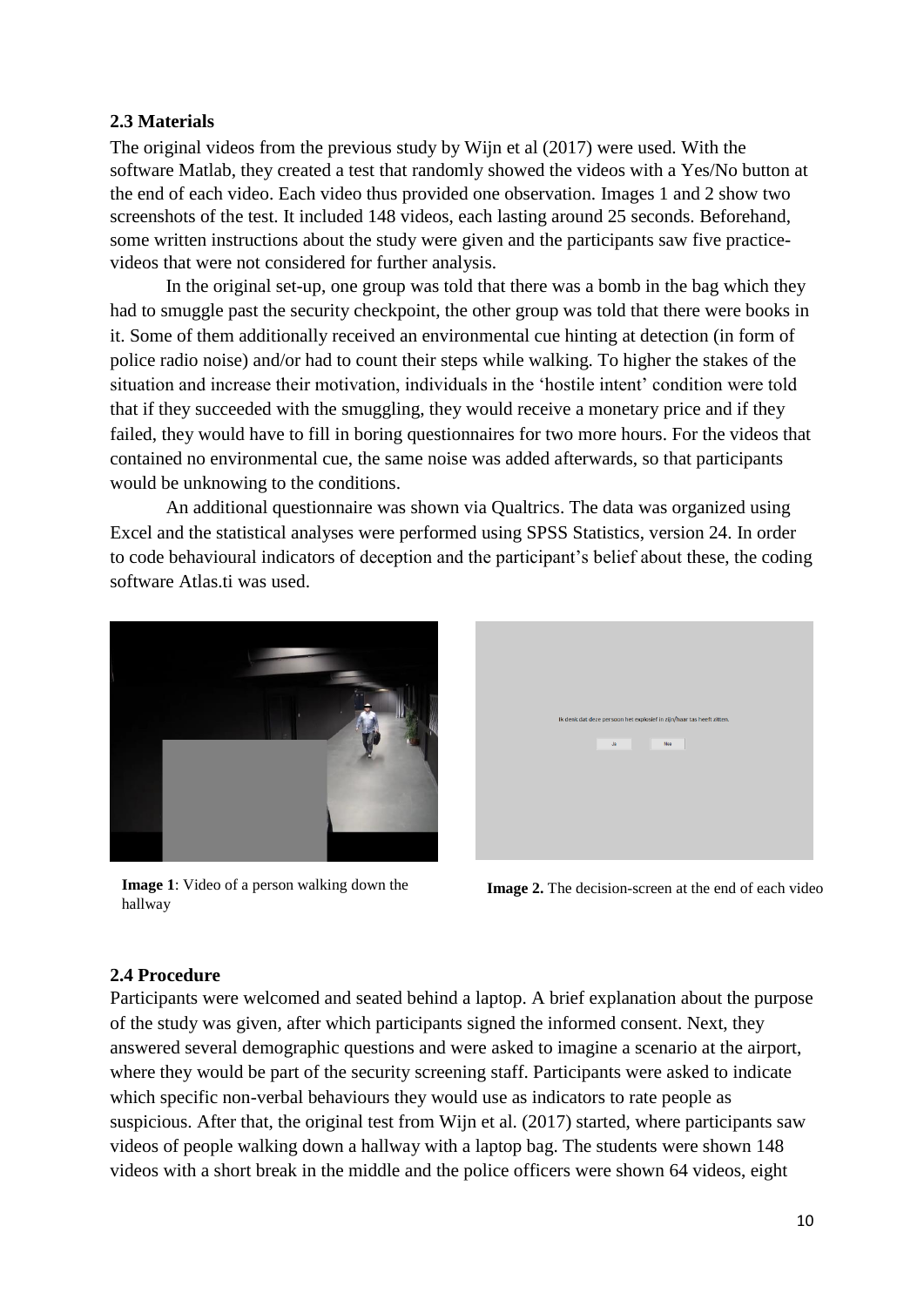for each of the eight conditions. For each video a 'yes' or 'no'-answer was recorded. After these videos, participants were asked about the non-verbal behaviours of the people just seen that indicated that they were 'guilty'. After the final questionnaire they could ask and write down any additional questions and suggestions. At last, they were given a short debrief of the research. For the full questionnaire, see Appendix A.

#### <span id="page-11-0"></span>**2.5 Analysis**

The data was analysed using mixed methods. To answer the two hypotheses, which resemble the quantitative part of the study, the raw data of each participant was exported from Matlab to Excel. Two files could not be exported due to a faulty results-file and one due to a faulty test run (one student, one police officer). For the remaining participants, the answers of 15 videos had to be deleted because the conditions of these videos were unknown. All files were merged and demographic data (as measured by the separate questionnaire) was added manually. To be able to give feedback to the participants about their deception/non-deception discrimination, their scores were calculated with an Excel code.

Then, all data was imported to SPSS. Descriptive statistics and frequencies of age, gender, group, function, and work experience were examined. Then the data was restructured, and new variables were determined to differentiate the conditions from the original study (condition 1-8, hostile intent yes/no, cognitive load yes/no, cue yes/no). Then, two new variables were created that contained the hit rates (H) and false alarm rates (F) for each participant, respectively for all conditions at once and for each single condition (the hit rate is the number of people rated guilty divided by the number of people with hostile intent and the false alarm rate is the number of people rated guilty divided by the number of people with non-hostile intent). These were then entered into an Excel file by Zhang and Mueller (2005, see [https://sites.google.com/a/mtu.edu/whynotaprime/\)](https://sites.google.com/a/mtu.edu/whynotaprime/), which was provided to calculate A (the improved non parametric index of sensitivity) for each condition of the 2 (cognitive load: high vs. low) x 2 (cue: present vs. absent) design. The formula for A can be seen in Figure 2.

$$
A = \begin{cases} \frac{3}{4} + \frac{H - F}{4} - F(1 - H) & \text{if } F \le 0.5 \le H; \\ \frac{3}{4} + \frac{H - F}{4} - \frac{F}{4H} & \text{if } F \le H < 0.5; \\ \frac{3}{4} + \frac{H - F}{4} - \frac{1 - H}{4(1 - F)} & \text{if } 0.5 < F \le H. \end{cases}
$$

**Figure 2**: The formula for A (H is the hit rate, F is the false alarm rate)

 The calculated values were rounded to the third number after the decimal point and manually entered back into SPSS. Two more participants (one student, one police officer) had to be taken out of the analysis because of missing data (they only answered with no). Then, the data was restructured again to continue with the analysis. QQ plots were created to examine whether the A scores of the two conditions and the A scores of all conditions were normally distributed and thus meet the assumptions for the repeated measures analysis. After that, a 2 x 2 repeated measures ANOVA, with the four conditions (cue & cognitive load, no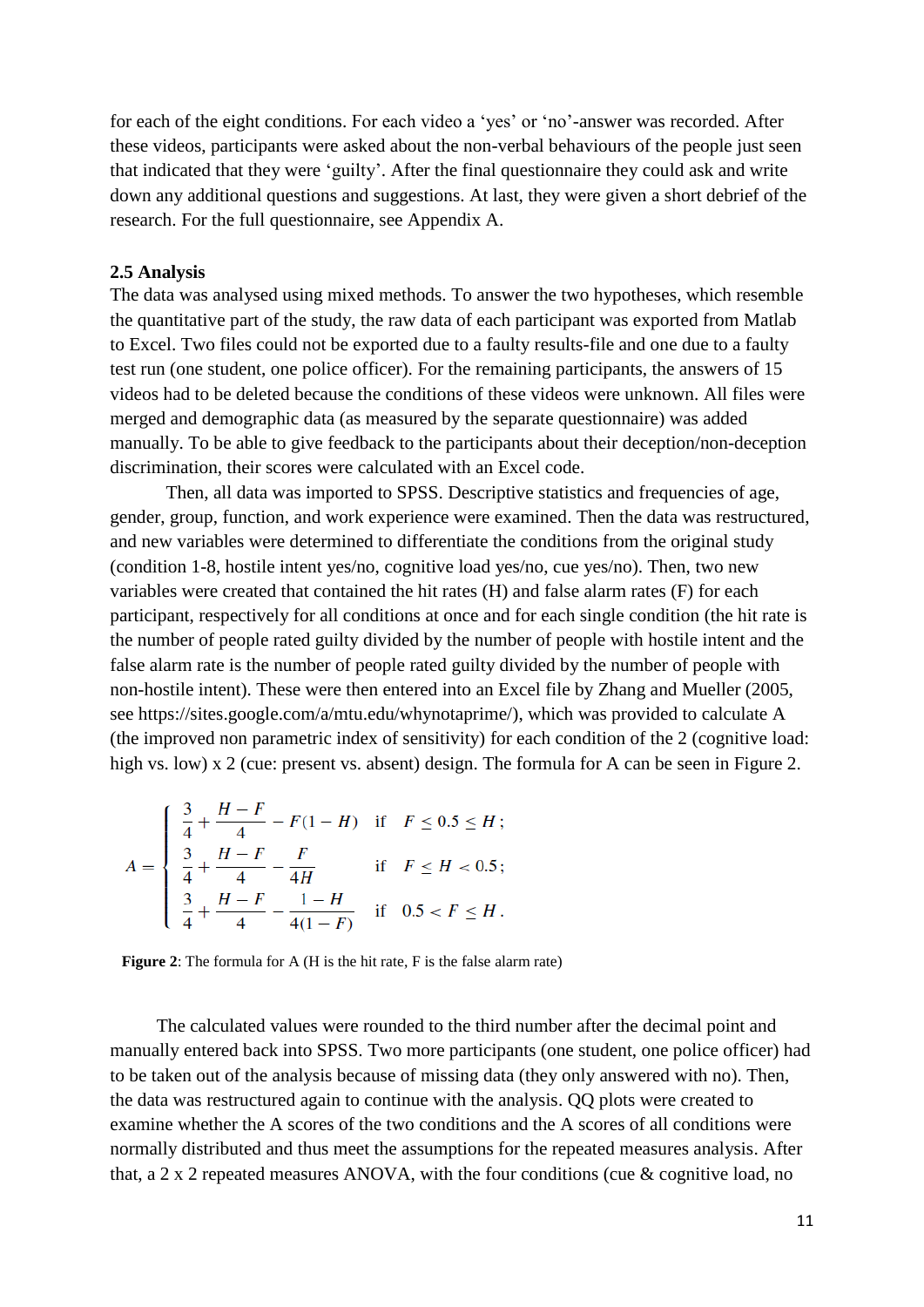cue & cognitive load, cue & no cognitive load, no cue & no cognitive load) as independent variables and the A scores of each condition as dependent variables, was performed to look for significant differences in A scores between the groups, as they were found in the to-be replicated study.

 To answer the research question and find actual indicators of deception, the videos from the test by Wijn et al (2017) were examined by two independent researchers who were blind to the conditions the people in the videos were assigned to. With an inductive approach, they described the behaviours of the participants in the videos. To ensure intersubjectivity, only codes that overlapped or were deemed similar enough by both researchers were used for the analysis. The codes were then spread out across their original eight conditions to look for differences in behaviour. In addition, a coding scheme was developed for the indicators of deception that participants reported to have used before and after the test. Here, only the data of 24 participants could be regarded because three gave useless answers. In this way, their general beliefs about deception indicators as well as their approach in this specific test was taken into account. The unit of analysis were meaningful phrases that the participants wrote down before and after the test. In line with the constant comparative method (Boeije, 2002), police officer's use of indicators of deception was compared with already existing codes to identify similarities and differences. The codes were grouped into conceptual categories, analysed, and compared with indicators of deception described the scientific literature. A certain behaviour or group of behaviours was only coded once per participant, even if he or she mentioned it more often. It also had to be mentioned by at least two participants per group to be regarded for further analysis. Descriptions of mental states, outer appearances, or generalized statements (for example, "nervous", "warm clothes", or "body language") were ignored, because these had nothing to do with nonverbal behaviour and therefore could give no useful information in light of the research question. When participants contradicted themselves in their account it was coded with 'contradictory/unclear' (for example, "holding and putting the bag far away from body").

To further enrich the findings in line of the research question, three independent samples t-tests were conducted to examine whether participants that seemed to use more correct indicators of deception were more successful than participants with less correct indicators of deception.

#### **3. Results**

#### <span id="page-12-1"></span><span id="page-12-0"></span>**3.1 Replication**

Figure 1 shows the average signal detection rates of students and police officers. It can be observed that, for both groups, the rate of false alarms was higher than the rate of hits and the rate of misses was higher than the rate of correct rejections, which shows that the detection accuracy of participants was lower than chance level. The average A-score for all participants was  $M = .46$ ,  $SD = .10$ , for the students  $M = .48$ ,  $SD = .05$ , and for the police officers  $M =$ .43, SD = .13. The police officers scored slightly worse than the students and they conducted more false alarms and less correct rejections, which shows that they rated more people as 'guilty'.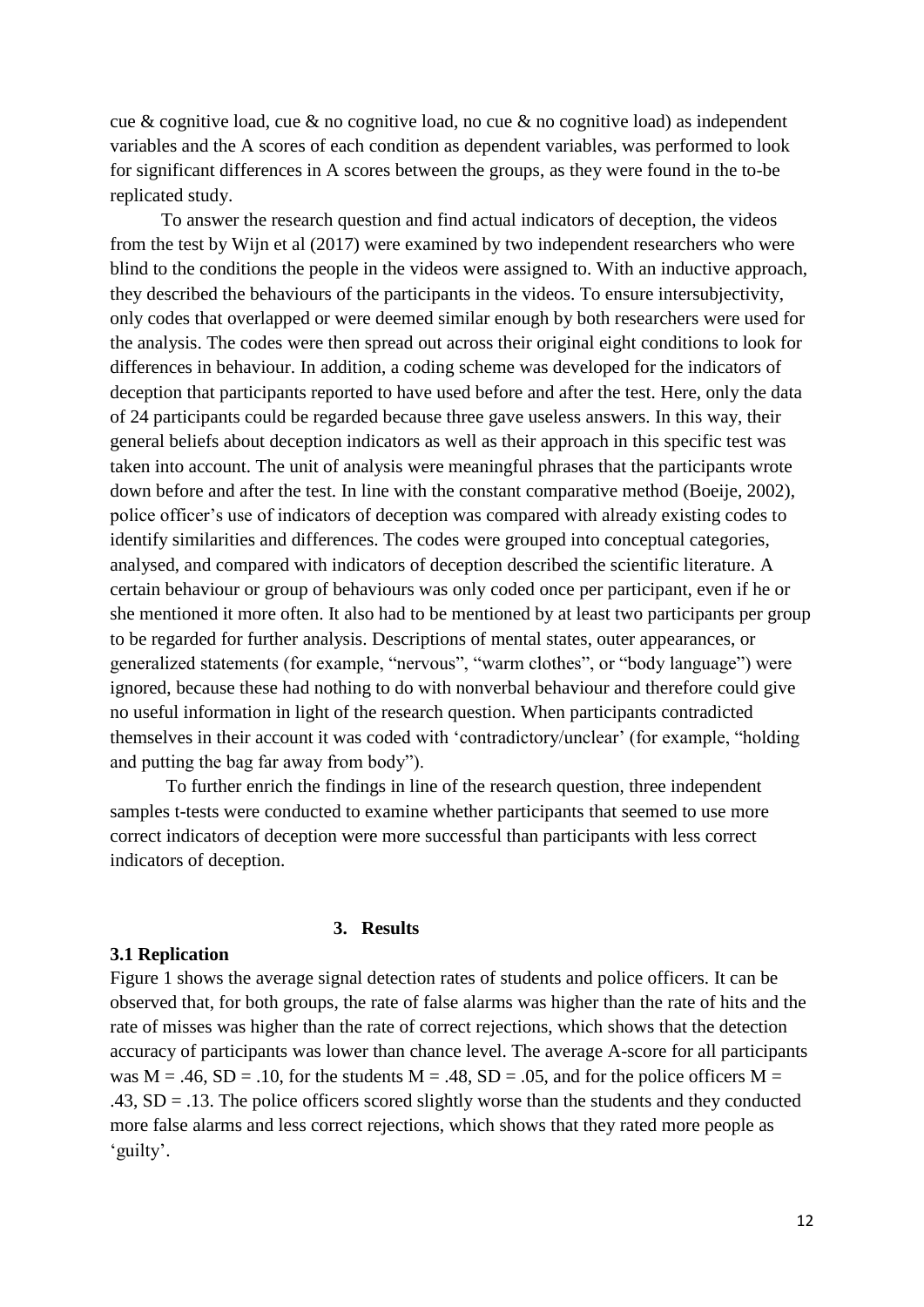![](_page_13_Figure_0.jpeg)

Figure 1. Rate of hits, misses, false alarms and correct rejections for students and police officers (n=23)

The 2 (Cue: present vs. absent) x 2 (Cognitive load: high vs. low) repeated-measures ANOVA showed no statistically significant main effect of Cognitive load on A,  $F(1,21) =$ 0.01, p = .92,  $\eta_{p}^2 = 0.00$ , and no significant main effect of Cue on A, F (1,21) = .36, p = .56,  $\eta_{p}^2$  $= 02$ . In addition, there was no significant interaction effect of Cue and Cognitive load on A, F  $(1,21) = 0.30$ ,  $p = .60$ ,  $\eta_{p=0}^2$  01. The findings from the original study could not be replicated: Upon closer examination, there was no conditional effect of Cue (present vs. absent) on Cognitive load (high vs. low) on A, that is, there was no difference in participants recognizing individuals carrying a bag with dummy explosives when these individuals received a cue on their way to the checkpoint ( $M = 0.47, 95\%$  CI [.38, .57]) compared to when these individuals did not receive a cue on their way to the checkpoint  $(M = .47, 95\% \text{ CI}$  [.40, .55]), provided that they were counting their steps while doing so. There was also no significant conditional effect of Cognitive load on Cue on A, meaning that there was no difference in participants recognizing individuals carrying a bag with dummy explosives when these individuals had to count their steps on their way to the checkpoint ( $M = .47, 95\%$  CI [.37, .57]) compared to when these individuals did not have to count their steps on their way to the checkpoint  $(M =$ .46, 95% CI [.42, .49]), provided that they received a cue while doing so. Table 4 shows the means and confidence intervals of A in all four conditions.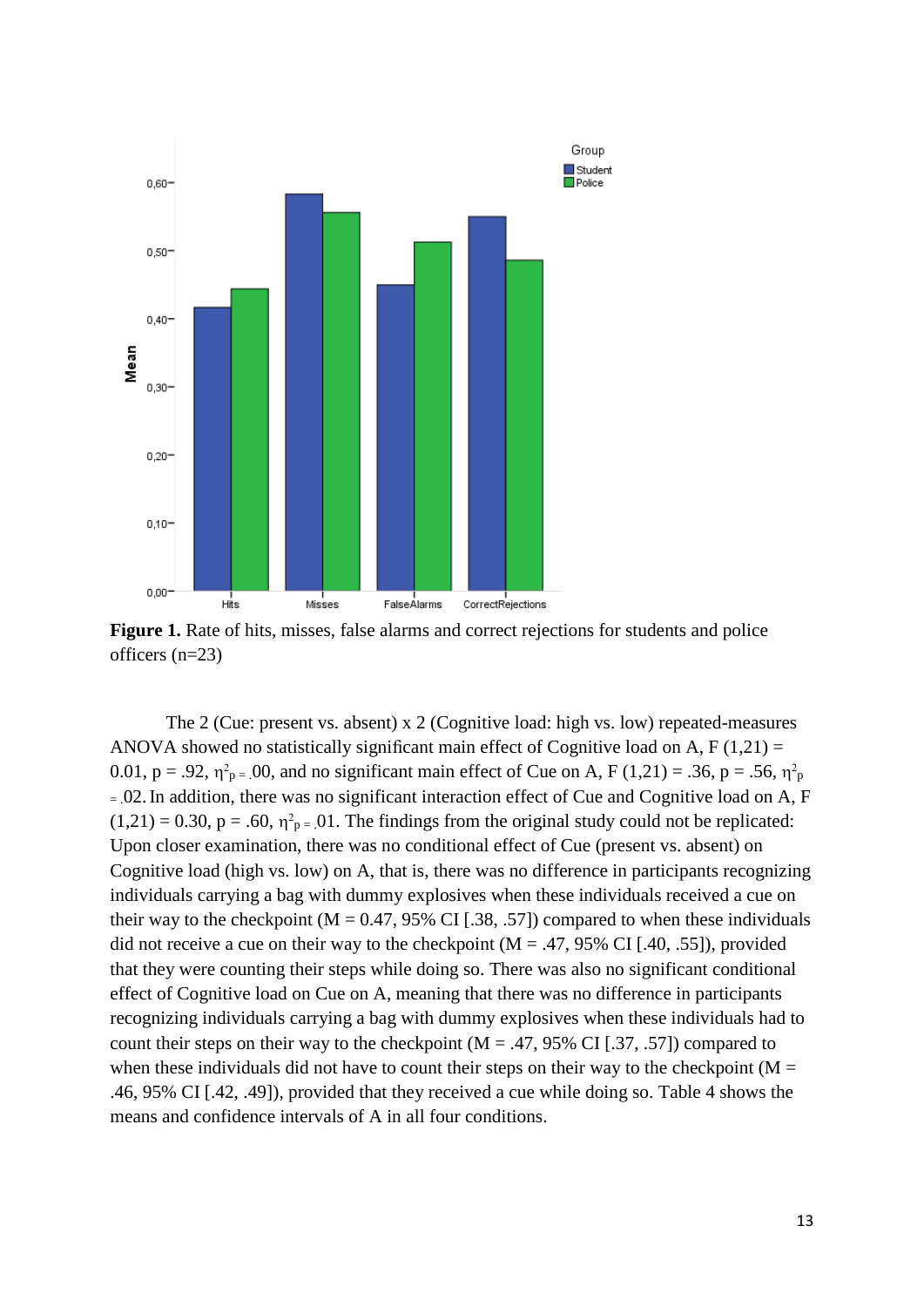|                |         |          | Cue |        |          |
|----------------|---------|----------|-----|--------|----------|
|                | Present |          |     | Absent |          |
| Cognitive Load | M       | 95% CI   |     | M      | 95% CI   |
| High           | .47     | .37, .57 |     | .47    | .40, .55 |
| Low            | .46     | .42, .49 |     | .48    | .40, .56 |

**Table 4:** Means and confidence intervals (95%) of A as a function of cognitive load (high vs. low) and cue (present vs. absent)

# <span id="page-14-0"></span>**3.2 Codes**

<span id="page-14-1"></span>**3.2.1 Indicators of deception.** In order to answer the research question 'Which behavioural indicators make deceiving individuals stand out and in how does far police officers' and students' use of indicators of deception differ?', we first examined the behaviours that the smuggling individuals in the videos exhibited. As can be seen in table 5, there are few differences in behaviours between the two conditions. The most remarkable difference lies in the fact that more individuals from the hostile intent condition seemed to handle their clothes in some way. This included adjusting their sweaters or fixing their nametags as if they felt uncomfortable. Moreover, seven individuals from the hostile intent condition walked remarkably slower than considered usual by the observers, while only one individual without hostile intent did. Seven more persons with hostile intent put their hand in the pocket of their pants, but this was also a common behaviour in the non-hostile group. Furthermore, while eight people without hostile intent walked a notable straight line, none of the non-hostile intent condition did. And finally, it was striking that both observers noted seven people who walked in a stiff and tensed-up way and nine people who walked dynamically for, respectively, the hostile and non-hostile condition. The other behaviours were remarkably similar for both conditions: Looking to the side, looking around (in the sense of turning around or scanning the area), laughing or smiling, looking to the ground, touching one's face, and putting down the bag were equal or almost equal in being noted by both observers.

| Hostile intent condition $(n=67)$ |          | Non-hostile intent condition $(n=65)$ |  |
|-----------------------------------|----------|---------------------------------------|--|
| Fiddles at clothes (11)           | $\rm{>}$ | Fiddles at clothes (1)                |  |
| Slow walking (7)                  | >        | Slow walking $(1)$                    |  |
| Hand in pocket (20)               | >        | Hand in pocket (13)                   |  |
| Straight line $(0)$               | $\,<\,$  | Straight line (8)                     |  |
| Stiff/tense/unnatural walking (7) | $\neq$   | Dynamic/natural walking (9)           |  |
| Looks to the side $(18)$          |          | Looks to the side $(16)$              |  |
| Looks around (7)                  |          | Looks around $(10)$                   |  |
| Laughs/smiles (7)                 |          | Laughs/Smiles $(5)$                   |  |
| Looks down $(5)$                  |          | Looks down $(5)$                      |  |
| Touches face (5)                  |          | Touches face (7)                      |  |
| Puts down bag $(5)$               |          | Puts down bag (5)                     |  |

**Table 5:** Differences and similarities in nonverbal behaviours of individuals with or without hostile intent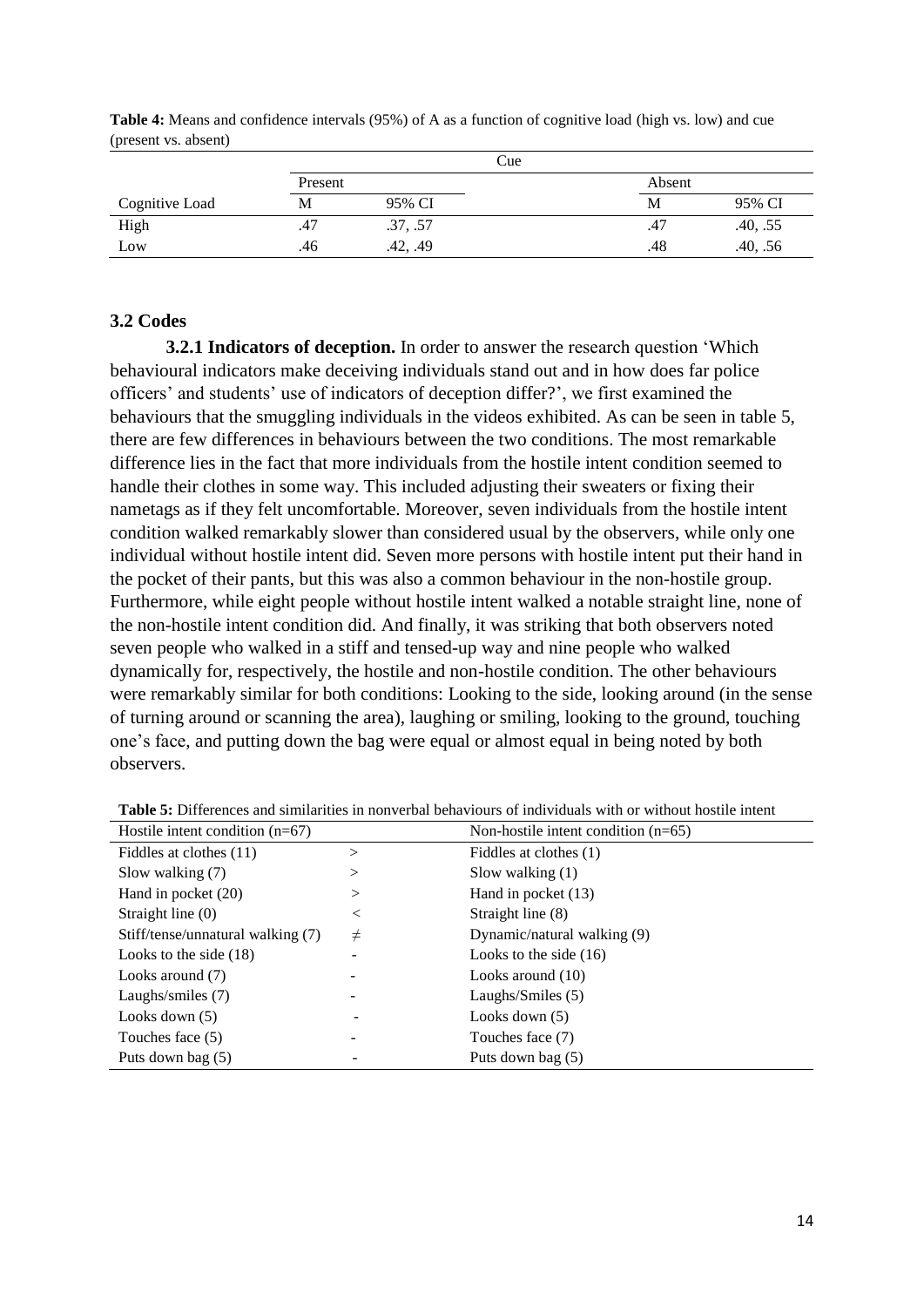<span id="page-15-0"></span>**3.2.2 Beliefs about indicators of deception.** Table 6 shows a comparison in the use of indicators by students and police officers (POs). While both used 'looking around' as their most frequent indicator of deception, the rest differs: The POs seem more consistent in their judgements. Their second most used indicator is 'sweating', which was mostly mentioned before the test was done and is only used three times by the students. 'Inconsistent walking' means that people do not walk straight to their destination, that they do not walk in the middle of the hallway, or that their behaviour changes while walking. It is used by seven police officers and no students as indicator. 'Hand and finger movements' consists of nervous playing with one's hands and touching one's face, hair, nose, or clothes. While 7 POs used it as an indicator of deception, only 2 students did. Another striking observation was that five police officers used 'deviating from the norm' as a frequent measure, while students did not. They stated to be specifically on the lookout for behaviours that were different from the ones that other people at the scene exhibit. Other behavioural indicators seldomly used by the police officers were 'unusual carrying of the bag', 'slow walking', 'hesitating', and 'looking down'. The latter was used six times by the students. The indicator 'too calm' was used by four POs and three students. They described that some people in the videos looked too effortfully relaxed. It is, however, not clear which specific non-verbal behaviour of these people it was that made them stand out. Students showed more contradictions in their accounts. Not only because they had many contradictory statements, but also because 'slow walking' and 'fast walking' were both used as indicators, in addition to 'smiling/laughing' and 'tense facial expressions' (both pairs can be deemed opposites). Two students also used 'looking forward' as an indicator which contradicts with 'looking down'. Other seldomly mentioned indicators that the students used were 'hands in pockets', 'tense posture', 'clutching baggage', 'arms crossed', 'crouched posture' and 'tense facial expressions'

| Students $(n=12)$              | Police Officers $(n=12)$       |
|--------------------------------|--------------------------------|
| Looking around (10)            | Looking Around (10)            |
| Contradictory/unclear (6)      | Sweating (9)                   |
| Looking down (6)               | Inconsistent walking (7)       |
| Slow walking $(5)$             | Hand $&$ finger movement $(7)$ |
| Too calm $(4)$                 | Deviating from the norm $(5)$  |
| Hands in pockets (4)           | Unusual carrying of bag (4)    |
| Smiling /laughing (4)          | Too calm $(3)$                 |
| Tense posture $(3)$            | Slow walking (3)               |
| Clutching baggage (3)          | Contradictory/unclear (3)      |
| Fast walking (3)               | Hesitating $(2)$               |
| Sweating $(3)$                 | Looking down (2)               |
| Hand $&$ finger movement $(2)$ |                                |
| Looking forward (2)            |                                |
| Arms crossed (2)               |                                |
| Crouched posture (2)           |                                |
| Tense facial expressions (2)   |                                |

|  | Table 6. Students' and police officers' beliefs about indicators of deception (in decreasing order of quantity) |  |  |  |
|--|-----------------------------------------------------------------------------------------------------------------|--|--|--|
|--|-----------------------------------------------------------------------------------------------------------------|--|--|--|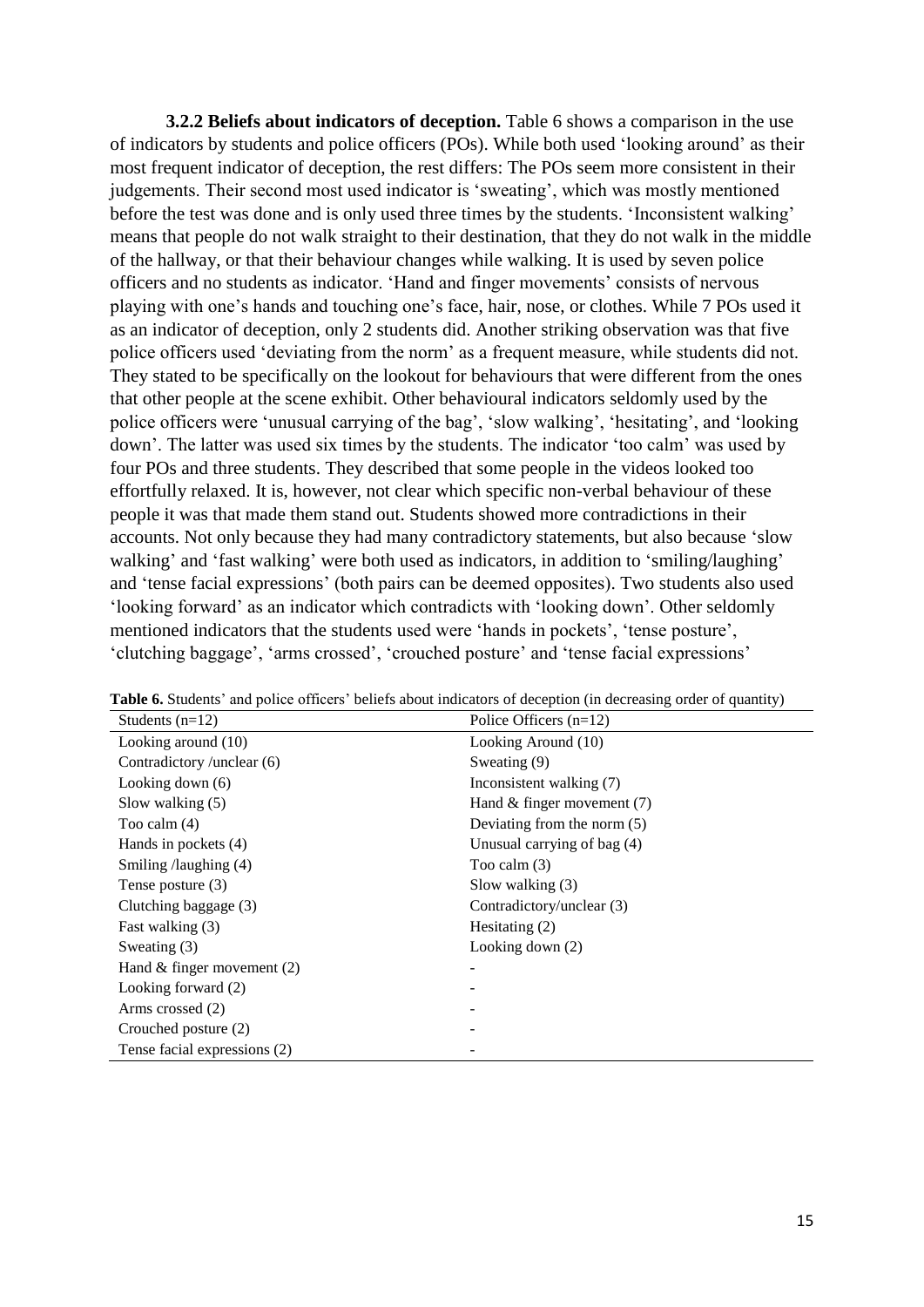It seems that (a) the behaviour of individuals in both conditions was highly similar and (b) the beliefs about indicators of deception, by students and police officers alike, were faulty and inconsistent when compared to the actual behaviours. While the police officers had less contradictions in their judgments, the only reliable indicators, if compared with the actual behaviours, were 'hand and finger movements', of which nervous fiddling with one's clothes is a part, and 'slow walking'. The only reliable indicators used by the students were 'slow walking' 'tense posture', and 'hands and finger movements', whereby the effect this had on their success rate remains questionable, considering that only eleven out of 67 individuals from the hostile intent condition fiddled with their clothes, seven walked remarkably slow, and seven had a tense posture.

#### <span id="page-16-0"></span>**3.3 Additional analyses**

There was no significant difference in the means of A-scores of participants who believed that slow walking was indicative of hostile intention ( $M = .48$ ,  $SD = .05$ ) and participants who did not ( $M = .45$ ,  $SD = .11$ ), t (21) = -0.58, p > .05. There was also no significant difference in the means of A-scores of participants who believed that a tense posture was indicative of hostile intention (M = .48, SD = .11) and participants who did not (M = .45, SD = .10), t (21) = -0.51,  $p > 0.05$ . Finally, there was no significant difference in the means of A-scores of participants who believed that hand and finger movements were indicative of hostile intention ( $M = .50$ , SD = .10) and participants who did not ( $M = .43$ , SD = .08), t (21) = -1.8, p > .05.

#### **4. Conclusion and Discussion**

# <span id="page-16-2"></span><span id="page-16-1"></span>**4.1 General Discussion**

The results from the replication were contrary to the results from the original study: The type of cue or cognitive load had no main effect or interaction effect on the sensitivity of observers. Environmental cues and cognitive load did not lead to higher detection accuracy of individuals with hostile intention. In the original study by Wijn et al (2017), it was argued that the hostile intent manipulation led to several psychological constructs, including the actual experience of hostile intent, increased self-focus and anxiety, inhibitory control of anxiety, and activation control of normal behaviour. It was then concluded that cognitive load impaired the control of impression management and under these conditions, cues from the environment that signal risk of exposure could increase anxiety-related reflexes.

This might have been true for only a few people: As could be seen in the first coding scheme, there was indeed a slight difference in behaviour between people with hostile intention and people without it. These were nervous handling of their clothes and slower, stiff, and tense walking as opposed to natural and dynamic walking. The latter two fit to the findings in the literature that deceivers often show an increase in rigidity (Vrij, 2000). Nervous handling of one's clothes as an indicator, which can be put on equal footing with hand and finger movements, contradicts with the meta-analytical findings of Vrij, which suggest that these kinds of movements decrease with most deceiving individuals.

Following this, one could argue that only few individuals in the videos experienced hostile intentions and the associated anxiety-related processes. This is in line with the fact that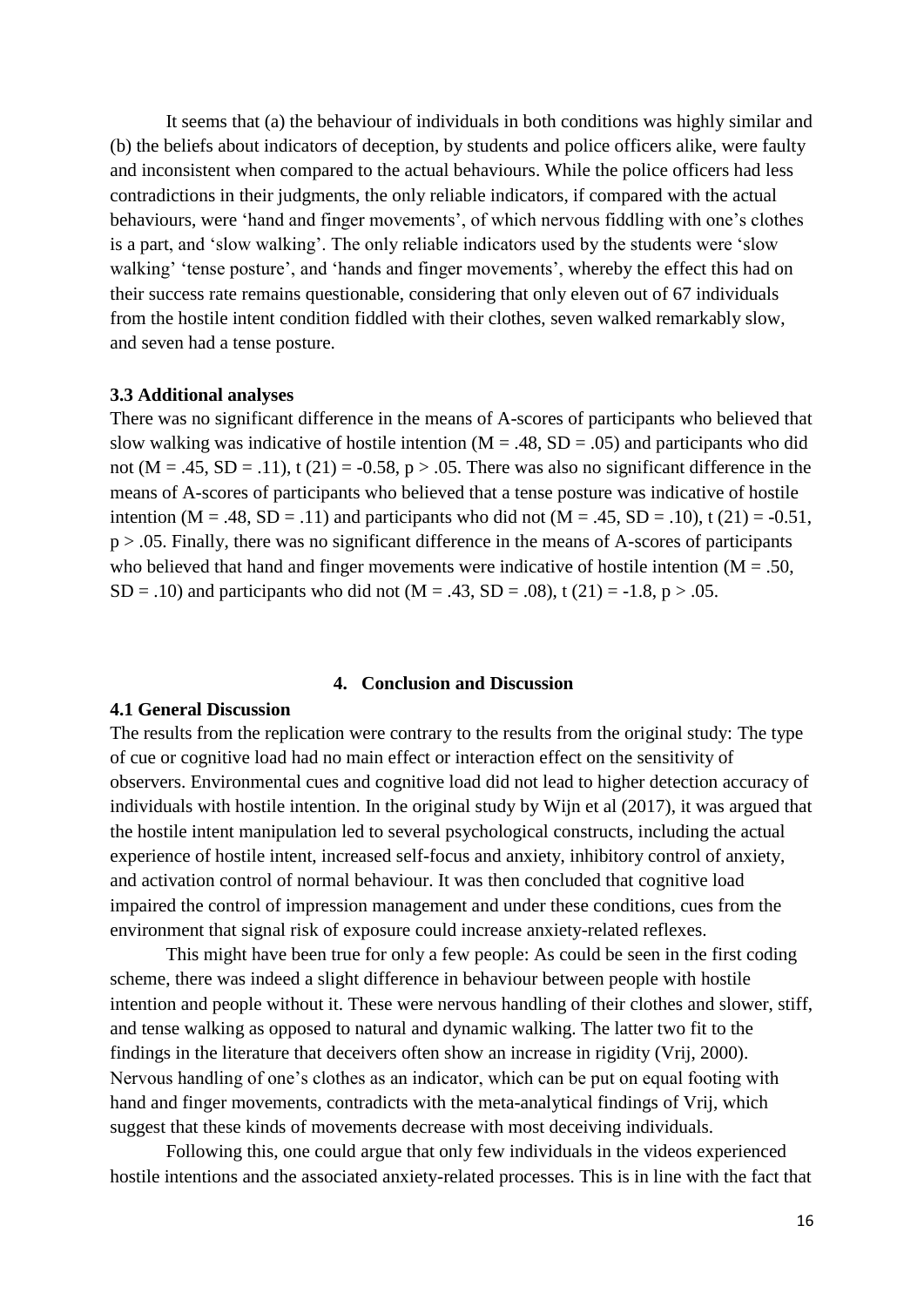the manipulation in the original study was only deemed successful because people understood their hostile role, not because they experienced real hostile intentions (Wijn et al., 2017). Even if it is assumed that the manipulation of hostile intent in the original study was successful for most people, then that would mean that anxiety manifests itself in the behaviour of anxious people in different manners: as nervous behaviour or as stiff behaviour. Vrij (2000) also described that anxious people behaved in different ways and that it is dependent on the personality if they showed nervousness or became stiffer with less movement. Either way, it was impossible to discern people with hostile intent from those without.

The second coding scheme shows that police officers' and students' beliefs about indicators included a broad spectrum of behaviours that were mostly invalid, stereotypical and contradictory. This is also in line with previous findings (Fiedler & Walka, 1993). For example, 'looking around' was, after the test, deemed by many to be a good indicator of hostile intent. In the videos, to them, it seemed unnatural if people looked around the area, because it was only a dark hallway and there was nothing to see. Therefore, it seemed to many observers as if these people were trying to behave "as normal as possible" and thereby blowing their cover, because the people who had nothing to hide supposedly just walked straight down the hallway, eager to finish their task. This, however, could in no way be confirmed by the coding of the actual behaviours, were it got clear that looking around was a behaviour that was evenly distributed over both conditions.

Faulty use of "gaze aversion" indicators (looking down, looking around) seems to be common for laypeople and experts alike. There is no scientific evidence that many people avoid eye contact while deceiving, but still it is considered to be one of the most important indicators of deception (Vrij, 2000), probably because it is indicative of hiding or distancing. The police officers further used more 'nervous hand- and finger movements'-indicators than students even though these have been shown by the literature to be invalid (DePaulo et al., 2013). 'Sweating' and 'inconsistent walking' are two more examples of faulty indicators used by the police officers. Further, people who were clutching at their baggage seemed suspicious. But also here, this behaviour was not observed more or less in each of the two conditions. All this is in line with previous studies, which repeatedly found significant differences between people's beliefs about deceptive behaviours and actual deceptive behaviours (Zuckermann, Koestner & Driver, 1981).

The average sensitivity was lower than chance. Like it has been suggested by the literature, people are bad at recognizing deceivers based on their non-verbal behaviour (Bond & DePaulo, 2006). If the experiment would be repeated often enough with a computer program that merely decided by chance, a better sensitivity would be obtained. This is a vivid illustration of the fact that when trying to detect deceivers, nonverbal behaviour is the last thing one should look for (DePaulo et al., 2003).

The police officers were less susceptible to truth bias, because overall, they rated more people as guilty. They also seemed to be more consistent in their judgments, but what strikes is that their detection rate was in no way better, regardless of their professional training and the shorter test. Several other studies show that successful lie-truth discrimination is also for police officers usually not higher than chance level (Vrij, 1993; Hartwig, Granhag, Strömwall & Vrij, 2004. It was also found before, in accordance with our findings, that police officers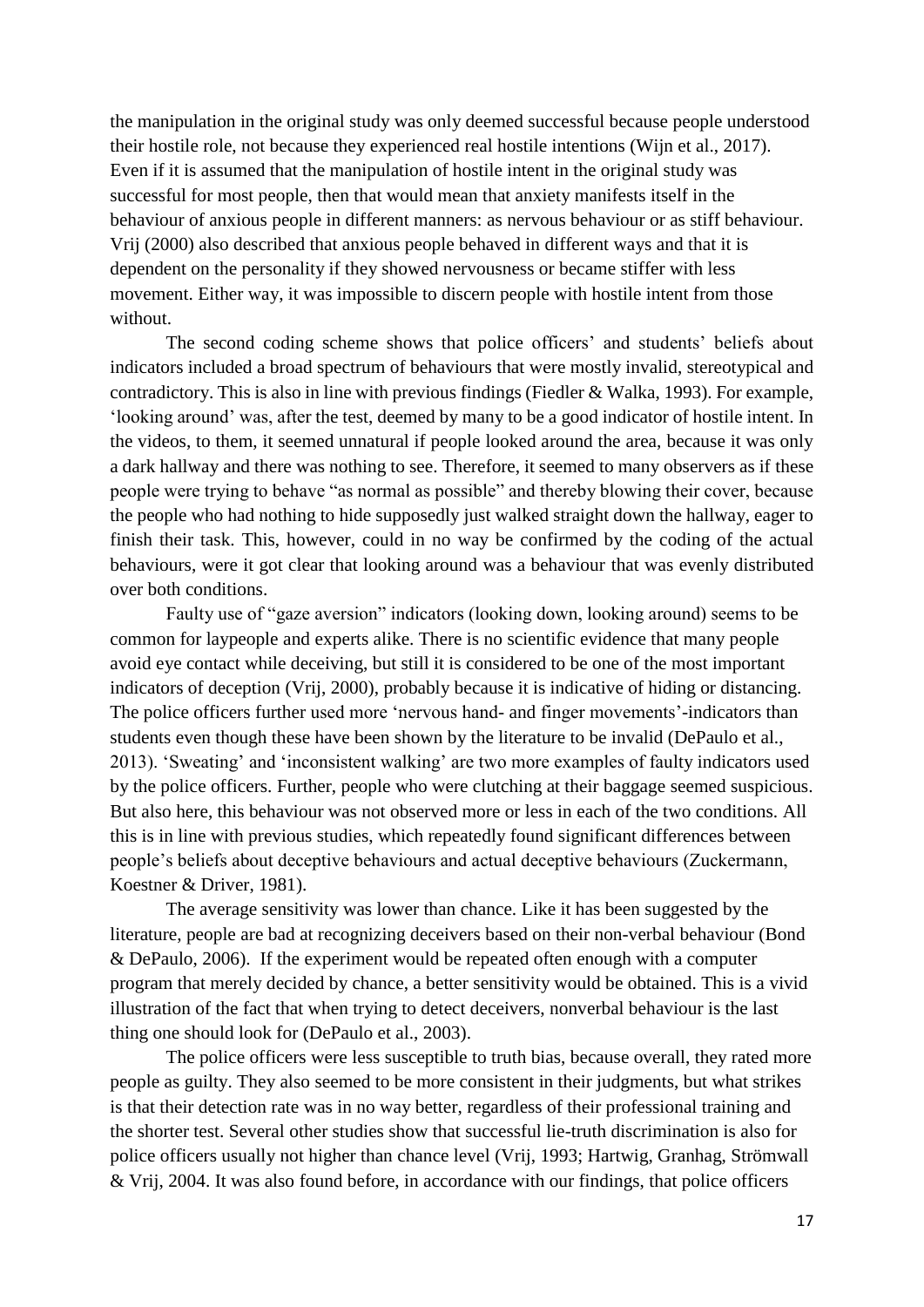hold as many false beliefs as laypeople do (Akehurst, Köhnken, Vrij & Bull, 1996; DePaulo & Pfeiffer, 1986). However, a more recent study suggests that cues to deception used by police officers in real-world settings might be more often correct and that the literature paints a distorted picture of their abilities which is based on experimentally induced situations involving mock-crimes (Wright & Wheatcroft, 2017). This is indeed a difference one must acknowledge before judging police officers too harshly. It can be that they reported the indicators they think they use, but in real-life settings they unknowingly use other indicators. Their work experience could have given them an intuitive skillset that helps them in highstake situations, but not so much in experimental situations.

Another result is that that those participants who used indicators that fitted better to the actual behaviour of individuals with hostile intent did still not have significantly higher detection rates, because these behaviours were only present with a few individuals. This gives additional support for the argument already mentioned above: There was no way of recognizing the people with hostile intent. 'Suspicious' behaviour is immensely dependent on the person, subtle, and filtered by our own biases and beliefs (Vrij, 2000).

These biases include availability bias, which means that a person evaluates the probability of an event by its availability. We have such incomplete information about the world that we have to rely on the memories that are most easily retrieved (Tversky & Kahnemann, 1973). In this way, when we ask ourselves how a deceiving person behaves, we think of the few instances where we were successful in uncovering the deception. But this of course stands against many more instances where we were effectively deceived and thus thought that the behaviour of our opposite seemed honest. Another bias is the unawareness of one's own deceiving-behaviour (Vrij, 2000). If we ask ourselves the question "How would I behave?", this often includes faulty indicators of deception because humans are generally bad at assessing their own higher order cognitive processes introspectively (Nisbett & Wilson, 1977).

Further, people seem to automatically generalize high-stake situation behaviour to all situations (Vrij, 2000). A good example of this is that some participants indicated that, if people put down the bag, this would be a clear sign for them being not guilty, because who would put down a bag with a bomb in it? But of course, there was no real bomb in it and it is unlikely that the original experiment was successful in creating this type of belief resulting in extra-careful handling of the bag in the participants. And lastly, people frequently make use of the representativeness heuristic (Kahneman & Tversky, 1972). That is, they automatically substitute hostile intent with some type of observable behaviour and start to confound these two things. For example, participants often looked for nervous movements even though it was not clear if the hostile people in the videos were nervous at all.

What could be the real-life application of these findings? Wijn et al (2017) suggest that "Real-life means to raise the cognitive load of potential harmdoers might include rerouting travellers in an airport setting" (p.395) and "Adding single or combined sets of behaviours to look out for may further improve security professionals' sensitivity to hostile intentions" (p.396). The current study shows that these implications are questionable. First, it has to be clarified by further research if cues from the environment can indeed reliably increase detection accuracy of harm doers. Second, to be effective with such techniques in an airport setting, it is not sufficient for the detection rate to be raised from slightly-below to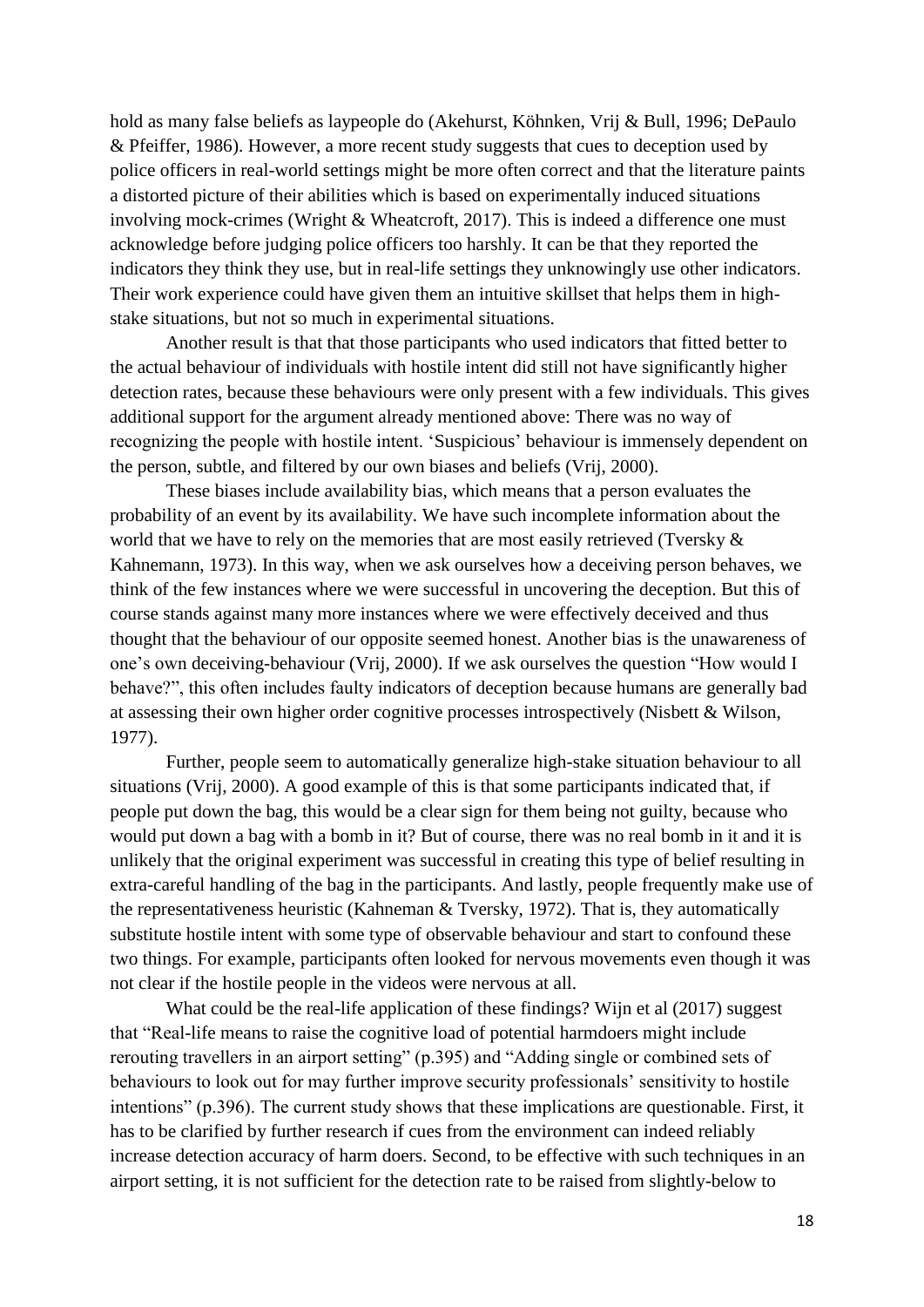slightly-above chance level. Those perpetrators who indeed have harm in mind will most likely be professionally trained terrorists who will stay calm and in no way be spotted based on their nonverbal behaviour. And third, rerouting travellers would mean to expose all people at the airport to increased stress. This is not sustainable and would most likely only create chaos. Moreover, many people at the airport are stressed and anxious to miss their flight anyway and such an incentive would make it even more so, thereby making it impossible to separate the wheat from the chaff.

Initiatives that have been taken in the United Stated, like the SPOT program, have been shown to be largely unsuccessful in discerning and preventing security risks (Weinberger, 2010). Instead, it is suggested that officials use on more reliable methods that either do not use nonverbal behaviour as an indicator at all, like the screening of physiological qualities (Eachus, Stedmon & Baillie, 2013) or the use of algorithm-based automated system to spot people who show deviating behaviour (Huang, 2011). Or that they only use nonverbal behaviour as an anchor point to start a short interview that investigates the far more reliable verbal behaviour of potential harm doers (Kassin, Meissner, & Norwick, 2005). By testing the verbal behaviour, first with easy questions and then with surprising and more difficult ones, it is easier to expose single passengers to cognitive load and to establish a baseline for each person. Such a form of strategic interviewing, called 'veracity testing', was recently developed by Ormerod and Dando (2015) and it led to 66% detection accuracy by security agents compared with less than 5% using behavioural indicators alone. They could also look for microfacial expressions, which can result in an 80% detection rate, but this is unlikely to be applicable because it would take a long time to master this skill (Frank & Ekman, 1997) Either way, these should be methods that do not take up the time or patience of other passengers.

Furthermore, instead of being trained to look for only some specific nonverbal behaviours, officials should be trained to be pragmatic in their judgements: Just because person A behaves in a certain way that is reminiscent of deceit, that does not mean that person B behaves in the same way when he is deceiving. Because of that, they should be cautioned against using fixed behavioural indicators because this is an impossible strategy. It would be more desirable to look for deviations from the norm (Ekman & O'Sullivan, 1991), like some of the police officers in the current study have already done. In essence, it will be more effective to correct misbeliefs and then to encourage officers to be flexible and open in their judgments instead of giving them a fixed set of cues.

#### <span id="page-19-0"></span>**4.3 Suggestions for future research**

A strong aspect of this study is that there was, from the start, a close communication between the original researchers and the replication team. Therefore, is was possible repeat the data collection accurately. One limitation, however, was that the police officers only completed half of the test due to time issues. That is, they watched and judged 64 videos instead of 149. This lack of participants who completed the full test (13 instead of 20 in the original study) might in part be responsible for the difference in results and a lower statistical power of the current study. Future research could explore in how far people have a significantly better detection accuracy if they are beforehand given certain instructions that help to decrease their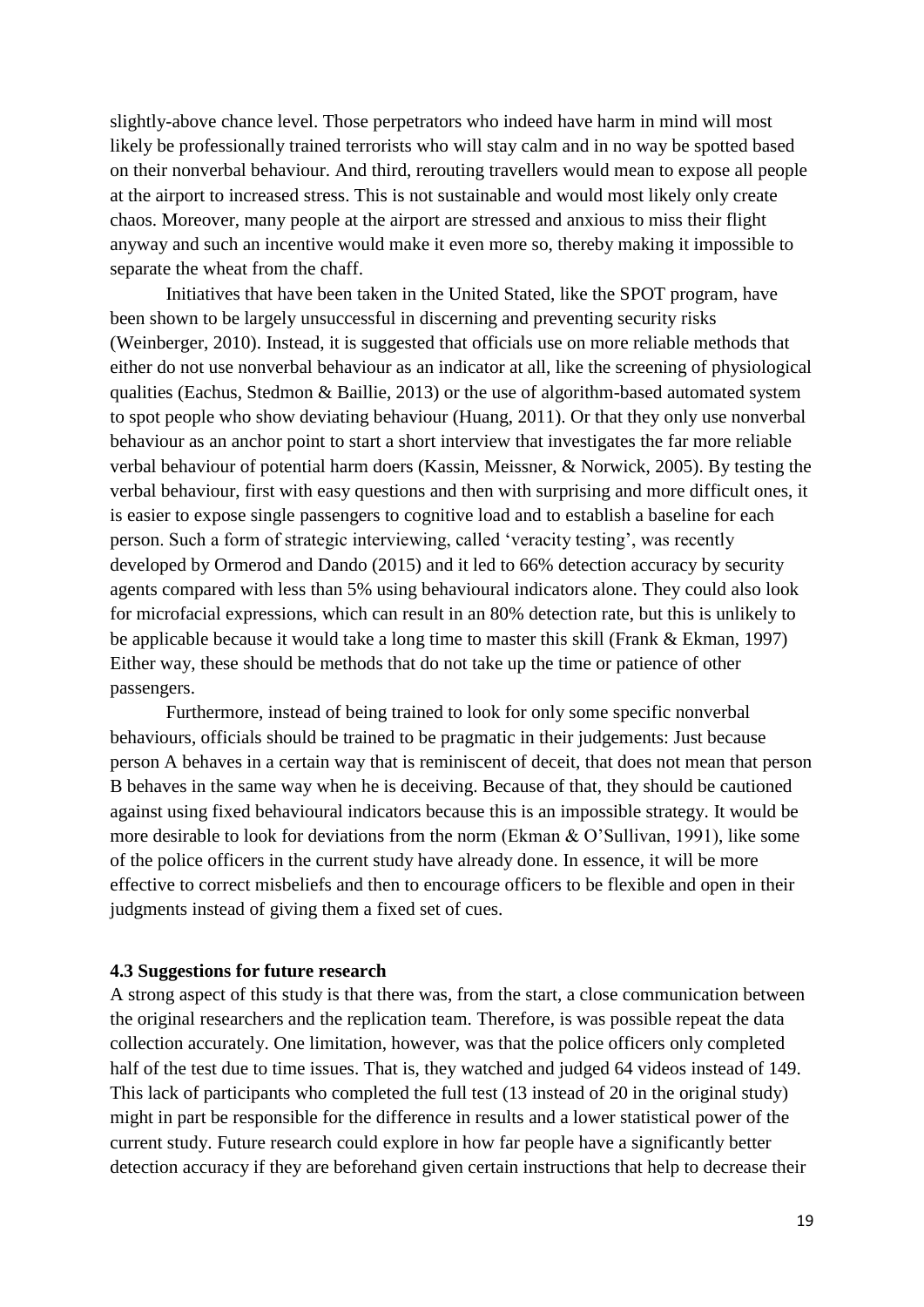use of stereotypical indicators (for example by instructing them to assess behaviours indirectly as deviations from the norm, without fixed cues). Present findings by Vrij, Edward & Bull (2001), Driskell (2012), and Reinhard, Scharmach, and Müller (2013) suggest that foregoing training makes people indeed more successful in detecting deception. If cues signalling risk of exposure can reliably provoke behaviours that increase observers' sensitivity remains questionable and should also be further explored by future research.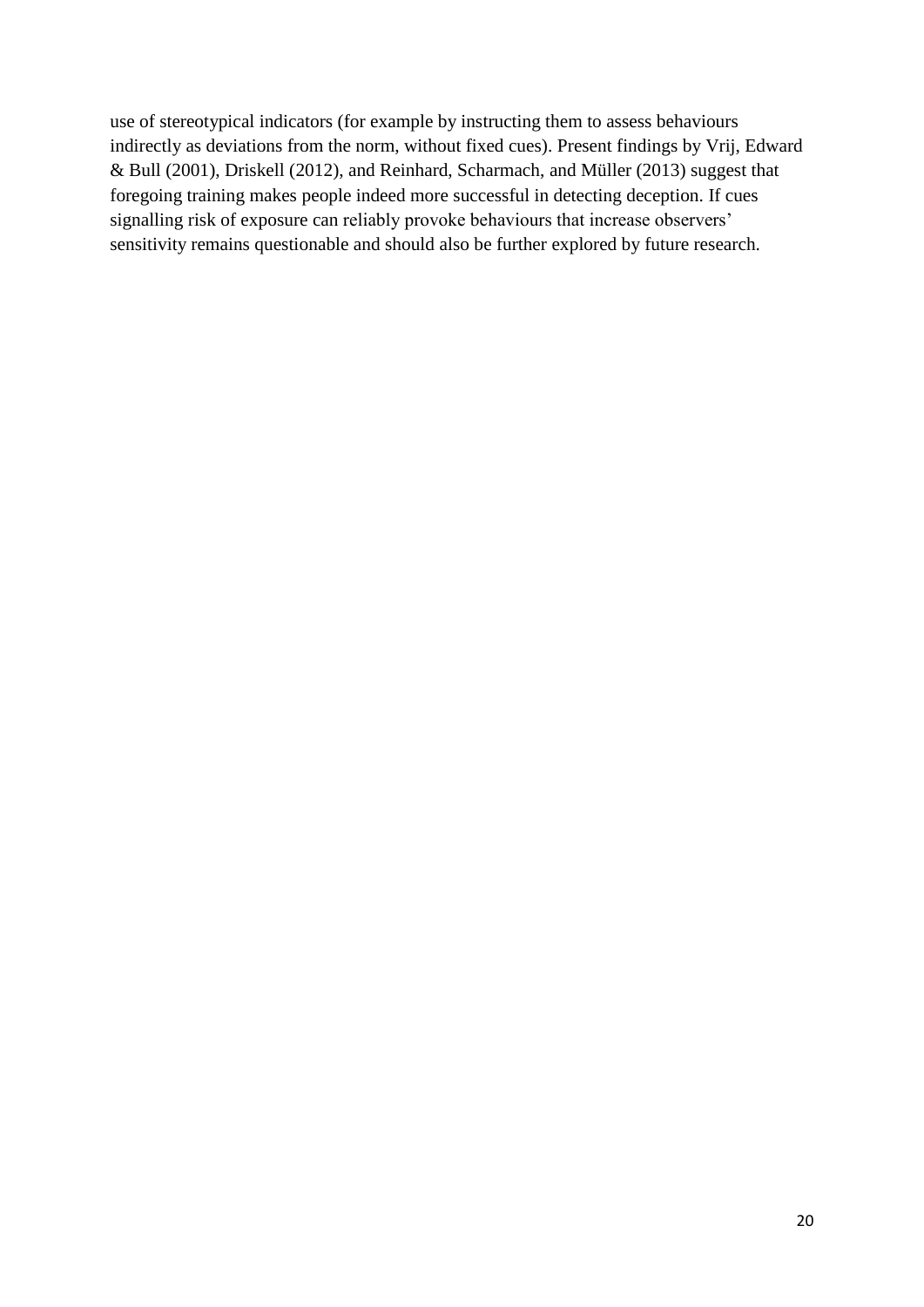#### **References**

<span id="page-21-0"></span>Aamodt, M. G., & Custer, H. (2006). Who can best catch a liar?. *Forensic Examiner*, *15*(1), 6.

- Akehurst, L., Köhnken, G., Vrij, A., & Bull, R. (1996). Lay persons' and police officers' beliefs regarding deceptive behaviour. *Applied Cognitive Psychology*, *10*(6), 461-471.
- Boeije, H. (2002). A purposeful approach to the constant comparative method in the analysis of qualitative interviews. *Quality and quantity*, *36*(4), 391-409.
- Bond, Jr, C. F., & DePaulo, B. M. (2006). Accuracy of deception judgments. Personality and Social Psychology Review, 10, 214–234. doi:10.1207/s15327957pspr1003\_2
- Brown, M. A., & Stopa, L. (2007). The spotlight effect and the illusion of transparency in social anxiety. Journal of Anxiety Disorders, 21, 804–819. doi:10.1016/j.janxdis.2006.11.006
- DePaulo, B.M. & Kashy, D.A. (1998). Everyday lies in close and casual relationships. *Journal of Personality and Social Psychology*, **74**, 63-79
- DePaulo, B. M., Kirkendol, S. E., Tang, J., & O'Brien, T. P. (1988). The motivational impairment effect in the communication of deception: Replications and extensions. *Journal of Nonverbal Behavior*, *12*(3), 177-202.
- DePaulo, B. M., Lindsay, J. J., Malone, B. E., Muhlenbruck, L., Charlton, K., & Cooper, H. (2003). Cues to deception. Psychological Bulletin, 29, 74–118. doi:10.1037/0033- 2909.129.1.74
- DePaulo, B. M., LeMay, C. S., & Epstein, J. A. (1991). Effects of importance of success and expectations for success on effectiveness at deceiving. *Personality and social psychology bulletin*, *17*(1), 14-24.
- Driskell, J. E. (2012). Effectiveness of deception detection training: A metaanalysis. *Psychology, Crime & Law*, *18*(8), 713-731.
- Eachus, P., Stedmon, A., & Baillie, L. (2013). Hostile intent in public crowded spaces: A field study. Applied Ergonomics, 44, 703–709. doi:10.1016/j.apergo.2012.05.009
- Ekman, P. (1992). *Telling lies: clues to deceit in the marketplace, politics, and marriage*. New York: W.W. Norton.
- Ekman, P. (1997). Deception, lying, and demeanor. *States of mind: American and post-Soviet perspectives on contemporary issues in psychology*, 93-105.
- Ekman, P., & O'sullivan, M. (1991). Who can catch a liar?. *American psychologist*, *46*(9), 913.
- Fiedler, K., & Walka, I. (1993). Training lie detectors to use nonverbal cues instead of global heuristics. *Human communication research*, *20*(2), 199-223.
- Freud, S. (1959). *Collected Papers*. New York: Basic Books.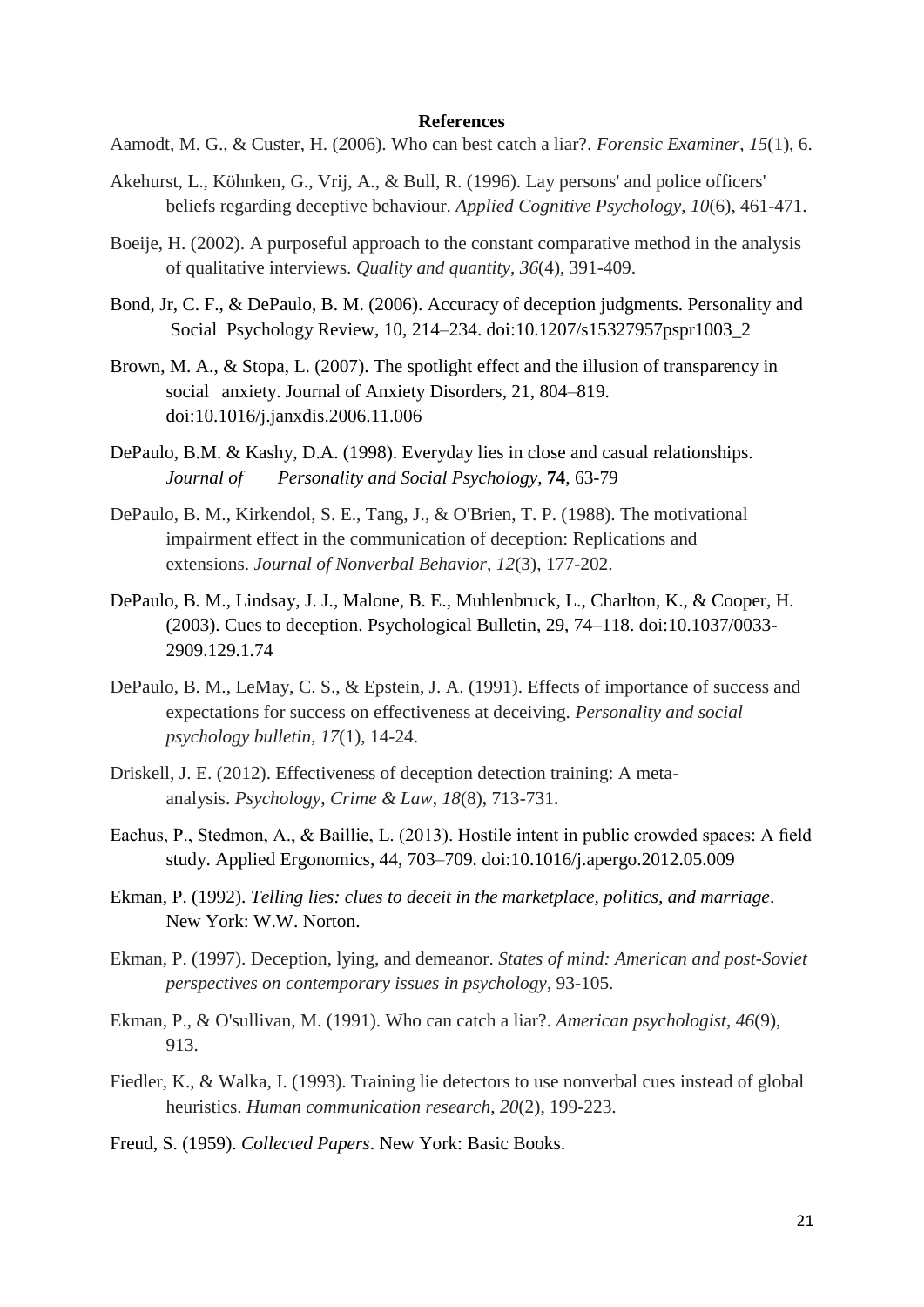- Hartwig, M., Granhag, P. A., Strömwall, L. A., & Vrij, A. (2004). Police officers' lie detection accuracy: Interrogating freely versus observing video. *Police Quarterly*, *7*(4), 429-456.
- Hofmann, W., Schmeichel, B. J., & Baddeley, A. D. (2012). Executive functions and selfregulation. Trends in Cognitive Sciences, 16(3), 174–180. doi:10.1016/j.tics.2012.01.006
- Hindman, J., & Peters, J. M. (2000). Polygraph testing leads to better understanding adult and juvenile sex offenders. *Fed. Probation*, *65*, 8.
- Homeland Security, U.S. Department of (2015). Scientific Substantiation of Behavioral Indicators. *Fiscal Year 2015 Report to Congress*. Retrieved at 22 Februar 2018, from [https://www.dhs.gov/sites/default/files/publications/Transportation%20Security%20A](https://www.dhs.gov/sites/default/files/publications/Transportation%20Security%20A%09dministration%20%28TSA%29%20%20Scientific%20Substantiation%20of%20Beha%09vioral%20Indicators.pdf) [dministration%20%28TSA%29%20%20Scientific%20Substantiation%20of%20Beha](https://www.dhs.gov/sites/default/files/publications/Transportation%20Security%20A%09dministration%20%28TSA%29%20%20Scientific%20Substantiation%20of%20Beha%09vioral%20Indicators.pdf) [vioral%20Indicators.pdf](https://www.dhs.gov/sites/default/files/publications/Transportation%20Security%20A%09dministration%20%28TSA%29%20%20Scientific%20Substantiation%20of%20Beha%09vioral%20Indicators.pdf)
- Huang, S. C. (2011). An advanced motion detection algorithm with video quality analysis for video surveillance systems. *IEEE transactions on circuits and systems for video technology*, *21*(1), 1-14.
- Kahneman, D., & Tversky, A. (1972). Subjective probability: A judgment of representativeness. *Cognitive psychology*, *3*(3), 430-454.
- Kassin, S. M., Meissner, C. A., & Norwick, R. J. (2005). " I'd know a false confession if I saw one": a comparative study of college students and police investigators. *Law and Human Behavior*, *29*(2), 211.
- Koller, C. I., Wetter, O. E., & Hofer, F. (2015). 'Who's the Thief?' The Influence of knowledge and experience on early detection of criminal intentions. Applied Cognitive Psychology, 30, 178–187. doi:10.1002/acp.3175
- Levine, T. R. (2010). A Few Transparent Liars Explaining 54% Accuracy in Deception Detection Experiments. *Annals of the International Communication Association*, *34*(1), 41-61.
- Mann, S., Vrij, A., & Bull, R. (2004). Detecting true lies: police officers' ability to detect suspects' lies. *Journal of applied psychology*, *89*(1), 137.
- Maxwell, S. E.,Lau, M. Y.,Howard, G. S. (2015). Is psychology suffering from a replication crisis? What does "failure to replicate" really mean? *American Psychologist, 70*(6), 487-498.
- Muraven, M., Tice, D. M., & Baumeister, R. F. (1998). Self-control as a limited resource: Regulatory depletion patterns. *Journal of personality and social psychology*, *74*(3), 774.
- Nisbett, R. E., & Wilson, T. D. (1977). Telling more than we can know: Verbal reports on mental processes. *Psychological review*, *84*(3), 231.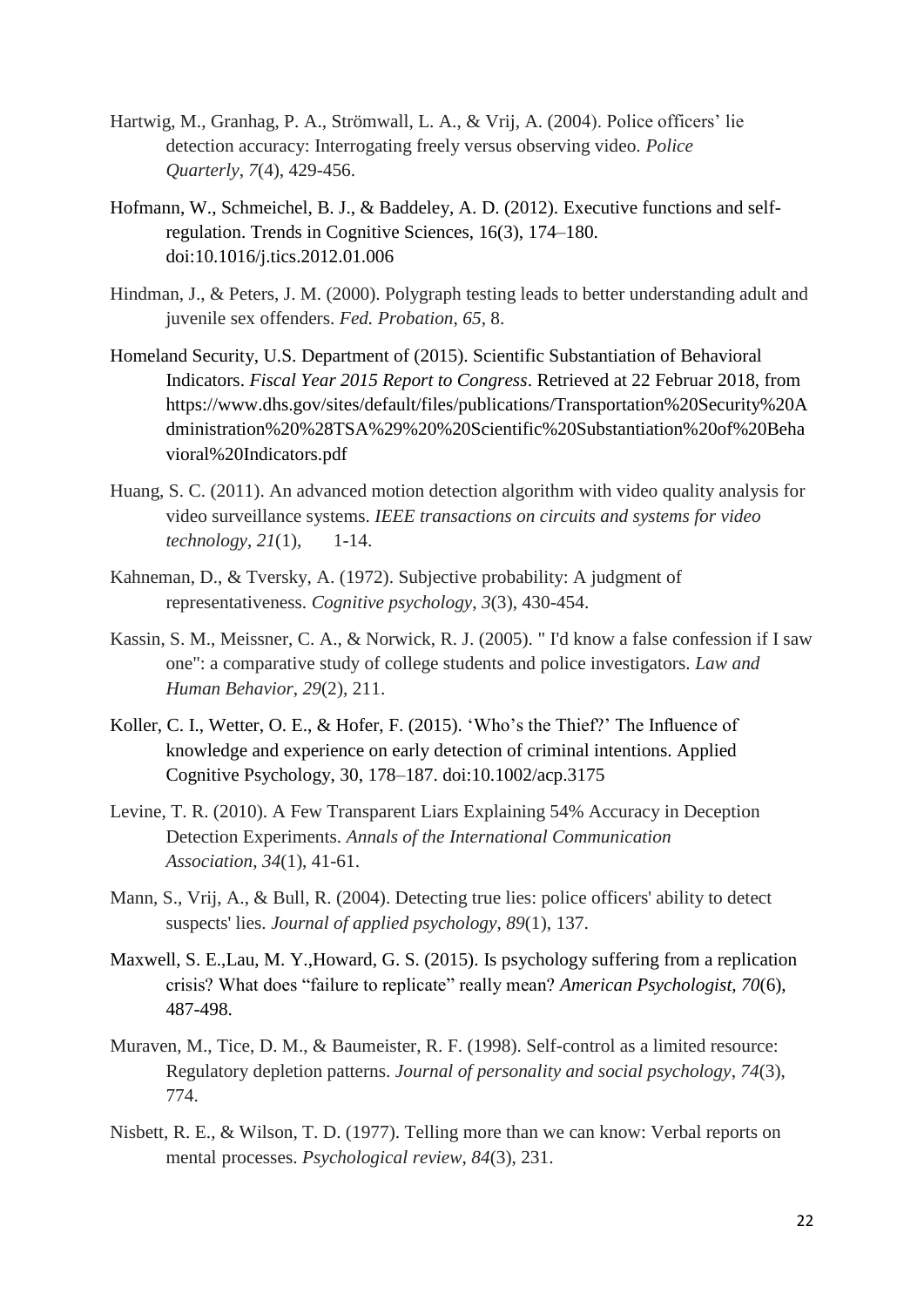- Ormerod, T. C., & Dando, C. J. (2015). Finding a needle in a haystack: Toward a psychologically informed method for aviation security screening. *Journal of Experimental Psychology: General*, *144*(1), 76..
- Reinhard, M. A., Scharmach, M., & Müller, P. (2013). It's not what you are, it's what you know: Experience, beliefs, and the detection of deception in employment interviews. *Journal of Applied Social Psychology*, *43*(3), 467-479.
- Spellman, B. A. (2015). A short (personal) future history of revolution 2.0.
- Troscianko, T., Holmes, A., Stillman, J., Mirmehdi, M., Wright, D., & Wilson, A. (2004). What happens next? The predictability of natural behaviour viewed through CCTV cameras. *Perception*, *33*(1), 87-101.
- Tversky, A., & Kahneman, D. (1973). Availability: A heuristic for judging frequency and probability. *Cognitive psychology*, *5*(2), 207-232.
- Vrij, A. (1993). Credibility judgments of detectives: The impact of nonverbal behavior, social skills, and physical characteristics on impression formation. *The Journal of social psychology*, *133*(5), 601-610.
- Vrij, A. (2000). *Detecting lies and deceit: The psychology of lying and implications for professional practice*. Wiley.
- Vrij, A., Edward, K., & Bull, R. (2001). Police officers' ability to detect deceit: The benefit of indirect deception detection measures. *Legal and Criminological Psychology*, *6*(2), 185-196.
- Weinberger, S. (2010). Airport security: Intent to deceive? Nature, 465, 412–415. doi:10.1038/465412a
- Wegner, D. M. (2009). How to think, say, or do precisely the worst thing for any occasion. Science, 325(5936), 48–50. doi:10.1126/science.1167346
- Wegner, D. M. (1994). Ironic processes of mental control. *Psychological review*, *101*(1), 34.
- Wijn, R., Kleij, R., Kallen, V., Stekkinger, M., & De Vries, P. (2017). Telling friend from foe: Environmental cues improve detection accuracy of individuals with hostile intentions. *Legal and criminological psychology*, *22*(2), 378-399.
- Wright, C., & Wheatcroft, J. M. (2017). Police officers' beliefs about, and use of, cues to deception. *Journal of Investigative Psychology and Offender Profiling*, *14*(3), 307- 319.
- Zhang, J., & Mueller, S. T. (2005). A note on ROC analysis and non-parametric estimate of sensitivity. *Psychometrika*, *70*(1), 203-212.7
- Zuckerman, M., Koestner, R., & Driver, R. (1981). Beliefs about cues associated with deception. *Journal of Nonverbal Behavior*, *6*(2), 105-114.